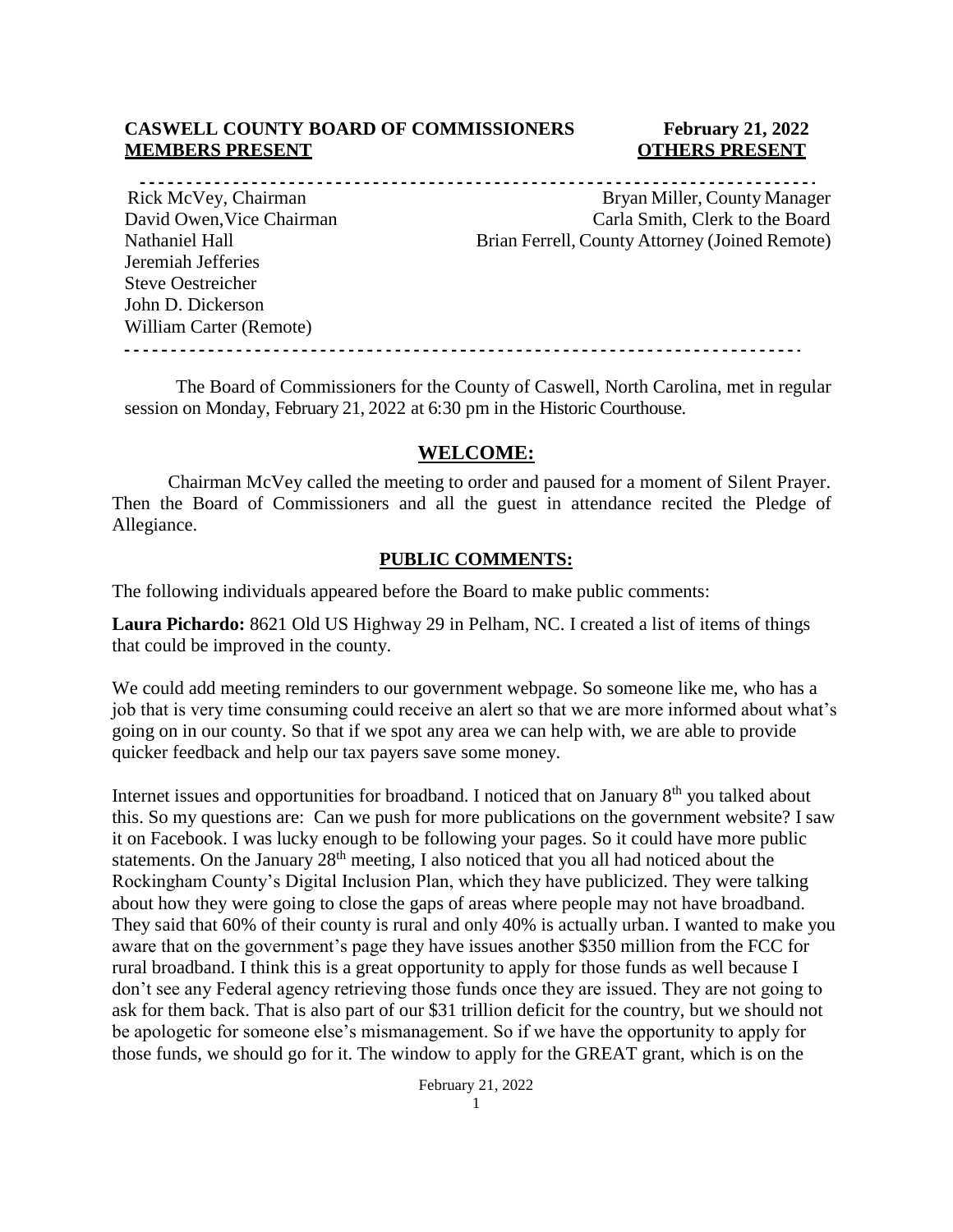Governor's webpage, is open until April  $4<sup>th</sup>$ . I wanted to offer my assistance, if possible, for the grant writing if anyone needs help to meet that deadline. It's a great opportunity to apply for. I would also like to ask how much of the current funds have we used for broadband? Can we have more transparency in that area. I noticed in the summer that a Spectrum representative came to the County. Can we have more of those public relations announcements.

On page 2, I have some other areas of improvement. I hope everyone has an opportunity to check out CoSquare here at the square. It's an opportunity for people who are working from home. It has great internet access. It is a very comfortable environment to work in. If any of you have the opportunity to come in for a few minutes and sit with us, you will feel the atmosphere. You have an opportunity to have your lunch there it is fairly comfortable.

### LAURA PICHARDO, MBA

Phone: (336) 587-1729, LRPCHRD@GMAILCOM. WWW.LINKEDIN.COM/IN/LAURA-PICHARDO-MBA-NC-USA

Dear Caswell County Commissioner and County Manager,

The following are callouts for areas of improvement for the continuous development of our country country.

#### **Areas of Improvement**

• We need to have calendar meeting reminders that can be downloaded to our email accounts or phones. This will provide additional transparency

|                        | Emergency Noskications<br><b>Guilford County</b> | Figgine of Deaps:                                                                                                   | <b>GENVAR</b>                  | Putter Records Request<br>Content wil<br>Search | franzista<br>э     |  |
|------------------------|--------------------------------------------------|---------------------------------------------------------------------------------------------------------------------|--------------------------------|-------------------------------------------------|--------------------|--|
|                        | Services                                         | Our County                                                                                                          | <b>Business</b>                | <b>Get Connected</b>                            | How Do             |  |
| * Apply for            |                                                  | PACITY (ALECOFFICIENTS SPACING Figs)                                                                                |                                |                                                 |                    |  |
| * Dorsey<br>* Look Up- |                                                  | <b>Calendar Meeting List</b>                                                                                        |                                |                                                 |                    |  |
| * Locate               |                                                  |                                                                                                                     |                                | <b>FLASSIS 00</b>                               | Distributor V temp |  |
| $+$ $v_{ex}$           |                                                  | <b>Guilford County Board of Commissioners Meeting</b>                                                               |                                |                                                 |                    |  |
| <sup>*</sup> Fiegister |                                                  | Date:<br>03/03/2022 5:30 PM - 10:00 PM<br>Location:<br>Commissioners' Measing Room, 2nd Koor, Old Courty Courthouse |                                |                                                 |                    |  |
| <b>California</b>      |                                                  |                                                                                                                     | <b>SCOUT Mariage Estade</b>    |                                                 |                    |  |
| Первет.                |                                                  | " Heteri-Outside                                                                                                    | Ementions Morry Carolina 27402 |                                                 |                    |  |
| See May                |                                                  |                                                                                                                     |                                |                                                 |                    |  |
|                        |                                                  |                                                                                                                     |                                |                                                 | <b>REVENUES</b>    |  |

- Can we have continuous updates regarding the development and implementation of  $B_{\text{roadband}}$  access to our  $G_{\text{total}}$  is  $G_{\text{total}}$ . **Broadband** access to our Caswell County residents?
	- O Please push on this issue more. Can we have public statements any updates?
	- o Do we have a Digital Inclusion Plan this is in reference to Rockingham Co.'s plan<br>in proportion by the state of the state of the state of the proportion of the state of the state of the state of the state of the state of in expanding broadband access.
	- o Do you need assistance for grant writing so that we can receive additional grants from the states to expand Wi-fi in Caswell County? Pichardo can provide assistance.
	- o How are we using our current funds for broadband?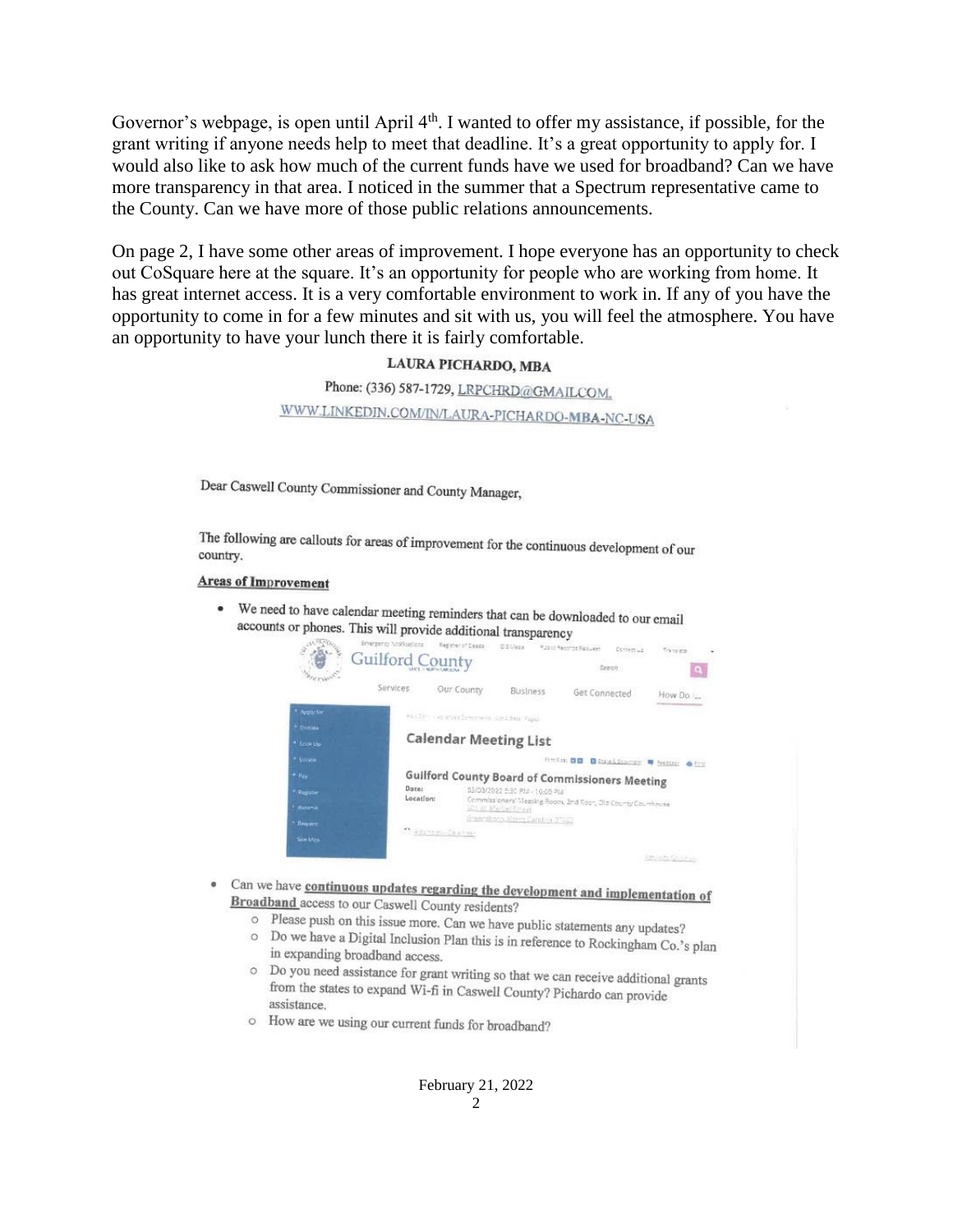### **Other Areas of Improvement:**

- Leaking roof at the Co Square
	- It is a great investment in our community, this space needs to be advertised more.
	- o It is a safe space to work.
	- o Please fix the roof.
		- \* The Staff can indicate which areas are leaking.
- Repave Main Street, it will improve the presentation of the street and it could help local<br>husinesses businesses.
- Energy efficiency in county buildings.
	- o How are we being energy efficient?
		- " Do we have motion sensor lighting?

**Elin Claggett,** 108 Jaye Lane, Providence, NC

As you all know, my public record request that was initiated last December has not been answered. The District Liaison, Robin Braswell of the State and Local Government Finance Division, recommended that I contact the NC DOJ's Public Protection Section for assistance regarding NC Public Records.

According to the NC Attorney General, the Public Records Act imposes obligations on all local government officials to: Allow the public to obtain copies of public records — as promptly as possible upon request. Caswell Co. Public Records policy, adopted Oct. 21, 2019, states "Public Records orders shall be completed within a reasonable period of time . . . "

### **Questions asked December 30, 2021**:

\*\* When will the June 30, 2021 annual budget audit be available and what is the cost? \*\* Does Ms. Vaughn continue to receive the equivalent of full-time pay while working with the current Finance and Assistant Finance Directors? In 2018, her salary as Finance Director was \$58,512.

\*\* Additionally, a 4<sup>th</sup> CPA consultant, Mr. Isley, is to be paid \$210/hr. How many days do you anticipate retaining his services in the initial 6 months?

### **Additional Question asked over a month ago on January 20, 2022**:

\*\* How much has Caswell Co. Government paid for total legal/attorney fees in 2020 and 2021?

The UNC government listing of salaries for county attorneys in NC in 2018-2019 reported that Caswell Co. Attorney, Mr. Ferrell, was paid an annual retainer of nearly \$50,000 plus professional fees totaling \$163,439. When compared to 10 other counties that have 20-30,000 population, this is high. At least 4 of these counties have a full time attorney while other county attorney wages range from \$48,000 in Cherokee Co. to \$119,000 in Hertford Co. Additionally, DSS compensation of \$71,235 (2018) was paid to a second local attorney and a third attorney, Mr. George Daniel, has worked with the tax department. Attorney salaries have been renegotiated and undoubtedly increased significantly since 2018. There may be additional legal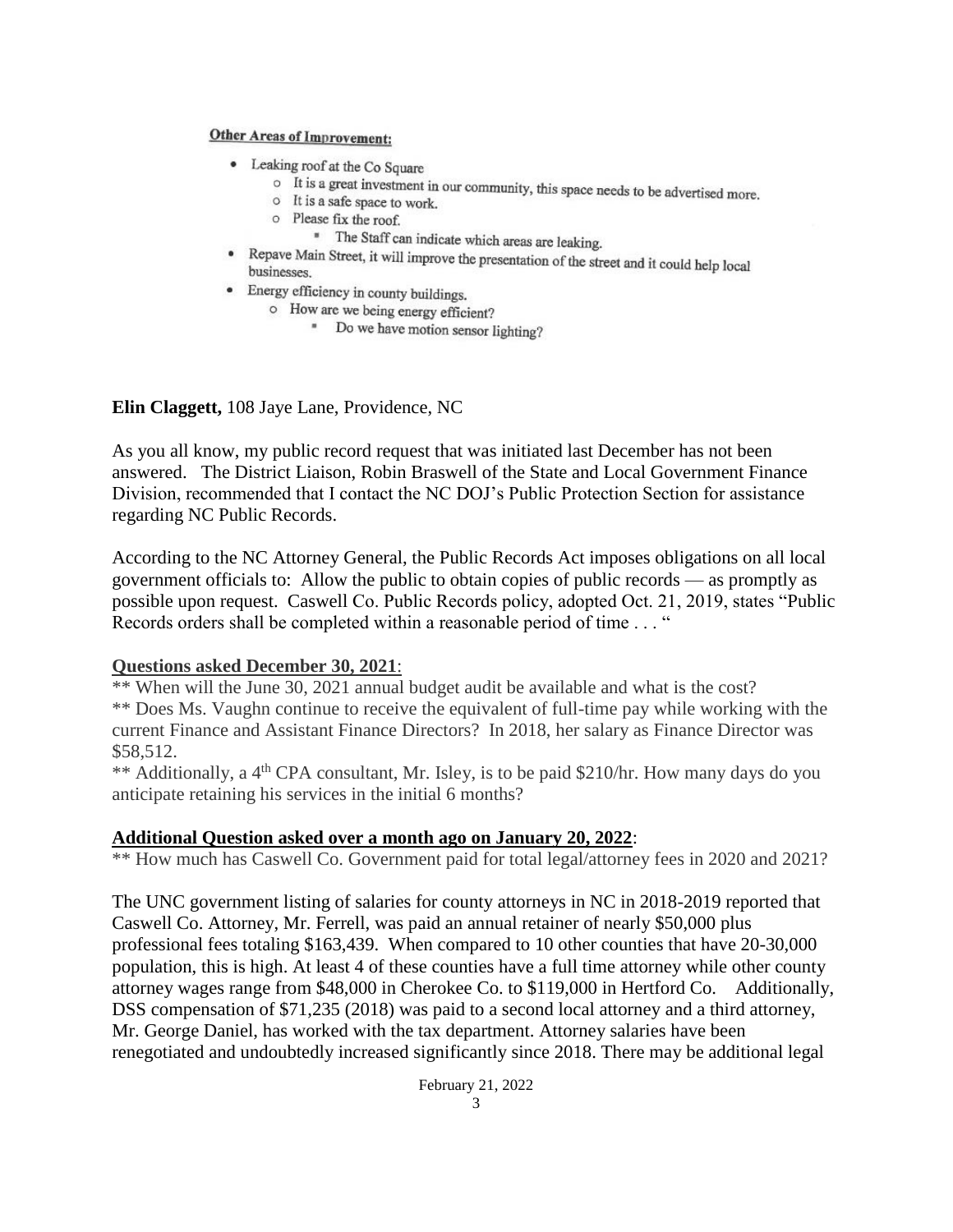fees for issues such as BYHS bond, property sales, spending of relief funds, and redrawing of election districts.

Your management team is failing. Maybe the County Attorney can advise the Manager on legal terms "reasonable time" or "as promptly as possible." Typically audits are due to the State on October 31<sup>st</sup> with a 30 day extension if needed. I would think a reconciled budget  $\&$  audit of the last fiscal year would be optimal, if not essential, for your upcoming budget discussions. I asked questions with easily accessible, uncomplicated answers. These questions are not going away so perhaps today during the comment portion, any one of you could ask them publicly.

# **Benton Kay Covington Thompson:** 284 Blanch Rd, Blanch NC 27212

February 16, 2022

Caswell County Commissioners

Regarding decision to leave Square intact

FACTS:

African enslavement dating back to 1526 in colonies continuing with founding in 1776 and until 1863 with the end of Civil War and President Lincoln's Emancipation Proclamation

1767: 41,000 enslaved AfricanAmericans in province of NC

1790 census: whites 69,988; blacks 100,572

1860 : Numbers of slaves increased to 331,059

Caswell County Slave Numbers were: 1800 2,788; 1819 4,299; 1860 9,355

Whites: 1850 8,399; 1860 6,570

Caswell county's latest census totals of 22,544 includes: white 64.5%, black 32.3%, Indian .88%, Asian 0.6%, multiracial 1.8%, Latino 4.6%. We are no longer just white and never have been. I was born in Caswell County and have lived here my entire life except for 3 years for nursing school, growing up on a farm which my father owned. I interacted with tenant farmers, both black and white living there. I visited in their homes but attended totally segregated schools through high school and in nursing school. Afterwards, working at the Memorial Hospital in Danville, Virginia, l cared for white and black patients and working with a racially diverse staff. I continued the remainder of my career in Caswell County including NC DOC,HomeHealth, teaching at BYHS and retiring at Health Department serving all races and cultures. I must admit my own racism and I work hard on facing it and striving to recognize my part in and seek to weed out this flaw.

We, as privileged whites, have an opportunity to make a move that indicates our past is not more important than our present and our future. My maternal great grandfather served in the Confederacy as a 14 year old but I have no desire to memorialize him or those who served with him in the most prominent place on our square. We are the United States of America not the Confederate States of America. That is our past. Suggestions for positive changes:

- 1. Moving monuments from the Square to the recommended area.
- 2. Request Piedmont Community College, Caswell Campus Agricultural Department design a plan of landscaping Square.
- 3. Seek current or former Caswell residents submit a nonpolitical/nonmilitary design of no/low maintenance representing peace/ harmony to be erected in area of FORMER CONFEDERATE SOLDIER.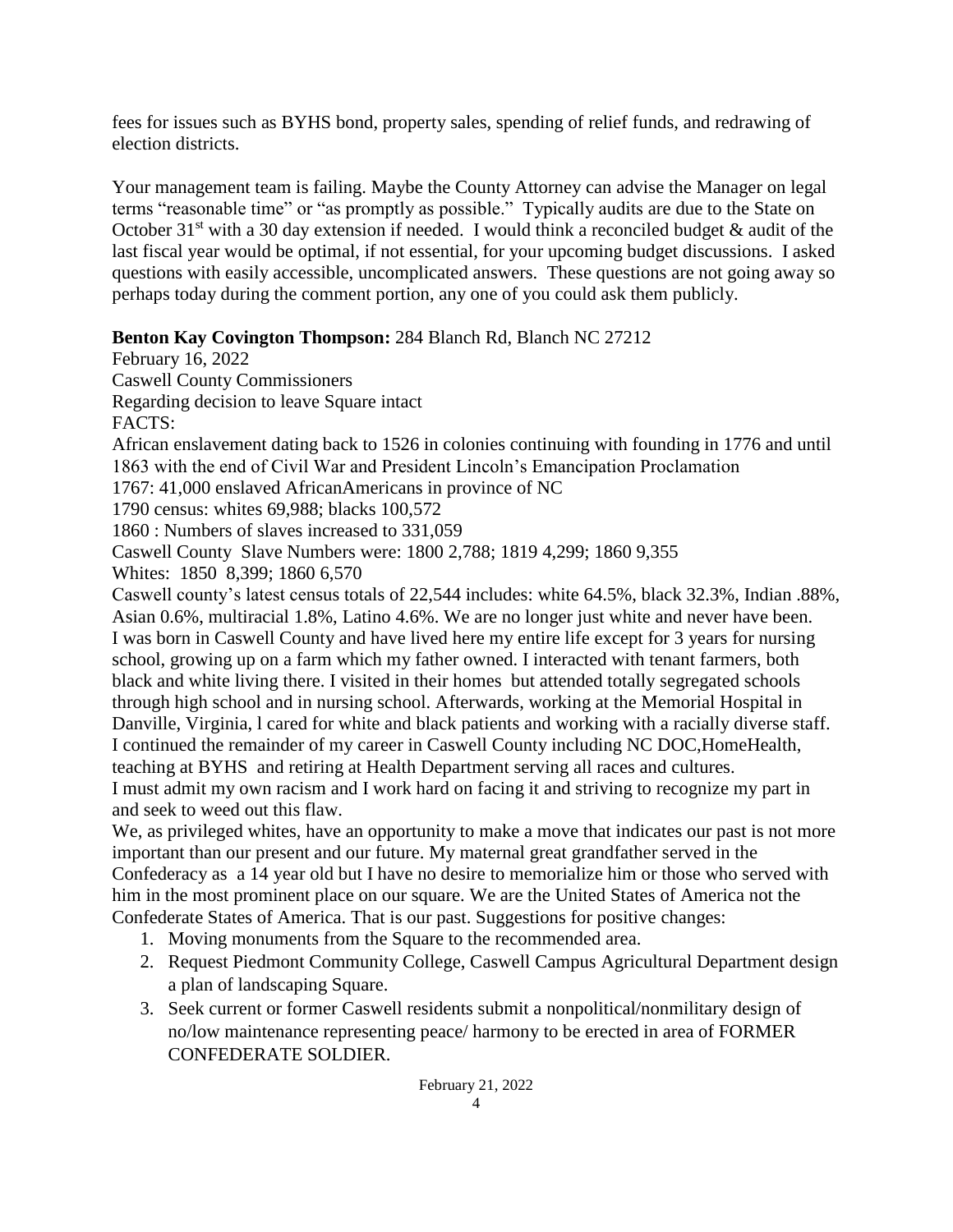- 4. Seek Caswell Arts Counsel as a cooperative agency in developing guidelines/selection referring to Board of Commissioners for final approval.
- 5. Seek donations/fundraising through Chamber/public to cover the cost of project.
- 6. Bright Leaf Hoedown dedication and celebration of the newly restructured Square and relocation of old monuments beginning a new focus of togetherness for all Caswell County residents.

Cc: The Caswell Messenger, Charles Blackwell

## **RECOGNITIONS:**

There were no recognitions.

# **AGENDA:**

# **APPROVAL OF AGENDA:**

Commissioner Dickerson asked to add Solid Waste issues to the agenda. Chairman McVey said he will place that as item 9 on the agenda under the discussion items. Commissioner Oestreicher asked to amend the agenda to add the salary study. Commissioner Owen asked to amend the agenda for the closed session to add NCGS 143-318.11 (a)(6) to consider the qualifications, competence, performance, character, fitness, condition of appointment, or conditions of initial employment of an individual public officer or employee or perspective public officer or employee.

A **motion** was made by Commissioner McVey and **carried unanimously** to approve the agenda as amended. (Commissioners Dickerson, Hall, Jefferies, Owen, Oestreicher, Carter and McVey voted in favor)

## **APPROVAL OF CONSENT AGENDA:**

a. February 11, 2022 Regular Meeting Minutes

A **motion** was made by Commissioner Jefferies and seconded by Commissioner Owen and **carried unanimously** to approve the consent agenda. (Commissioners Dickerson, Hall, Jefferies, Owen, Oestreicher, Carter, and McVey voted in favor)

# **PRESENTATION:**

# **VAYA HEALTH:**

Brian Ingram, CEO of VAYA Health, came forward to do the presentation. VAYA Health is the local management entity/ managed care organization. What that means in simple terms is that VAYA has the responsibility of paying for services and managing the care of individuals that need assistance with mental illnesses, substance use, or intellectual developmental disabilities. We are all tied up in Medicaid transformation like a lot of other organizations.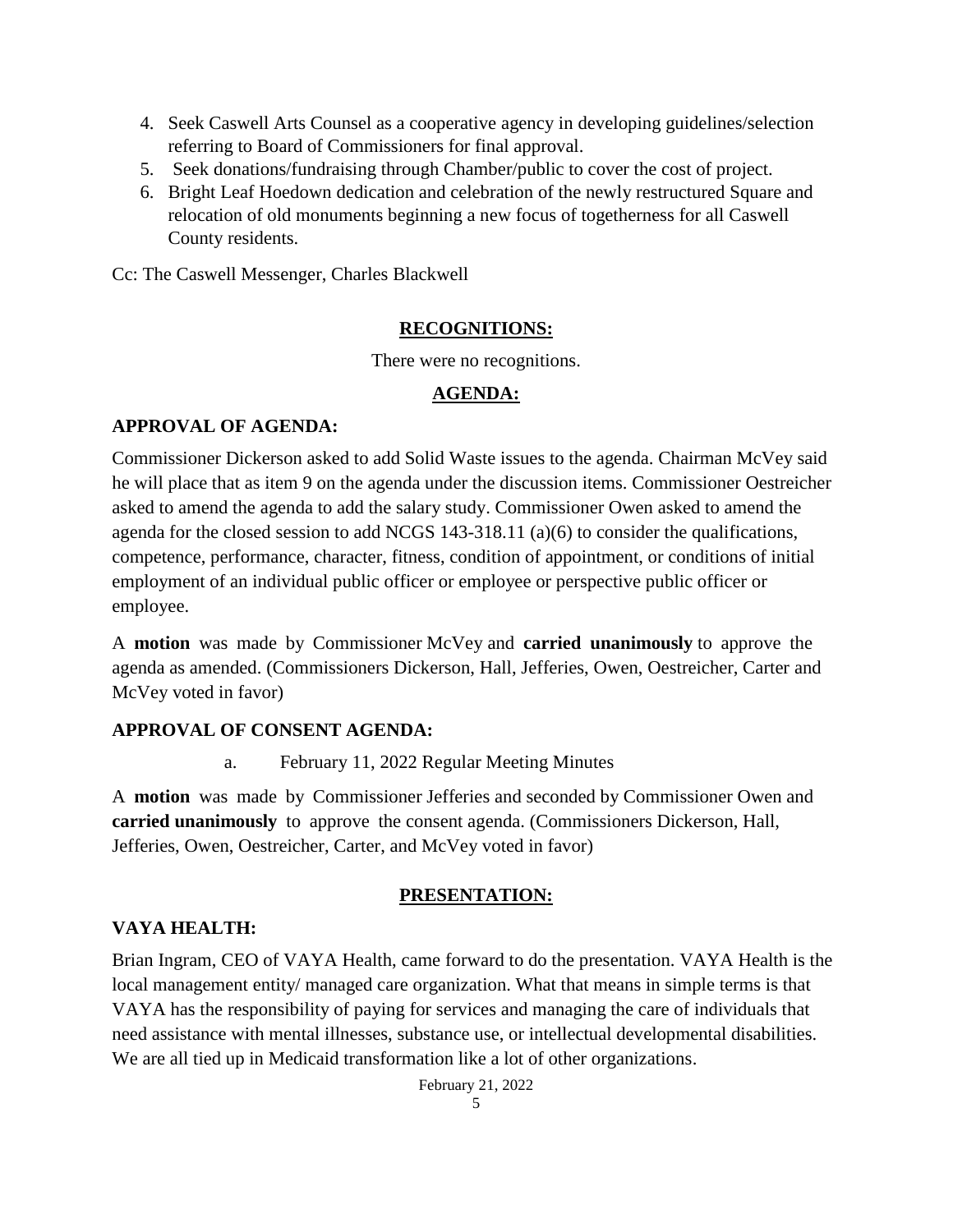

# **Caswell County and Vaya Health: A New Partnership**

Prepared for Caswell County February 21, 2022

There was a consolidation that occurred and was effective January  $1<sup>st</sup>$ . At some point near the last of December the County made the decision to stay with VAYA. It is the organization that Cardinal consolidated with. Hopefully these are the characteristics the county saw in VAYA that gave you the confidence in our ability to work with you. We believe in having folks on the ground and engaged in day to day activities here. We have 9 new counties, and what we offer each of those counties is the same kind of experience that we had in situations like this where new counties came under our management. That is all about continuity of care for members and ease of operations for our providers. These same characteristics have held true with that with an absolute minimum of disruptions.

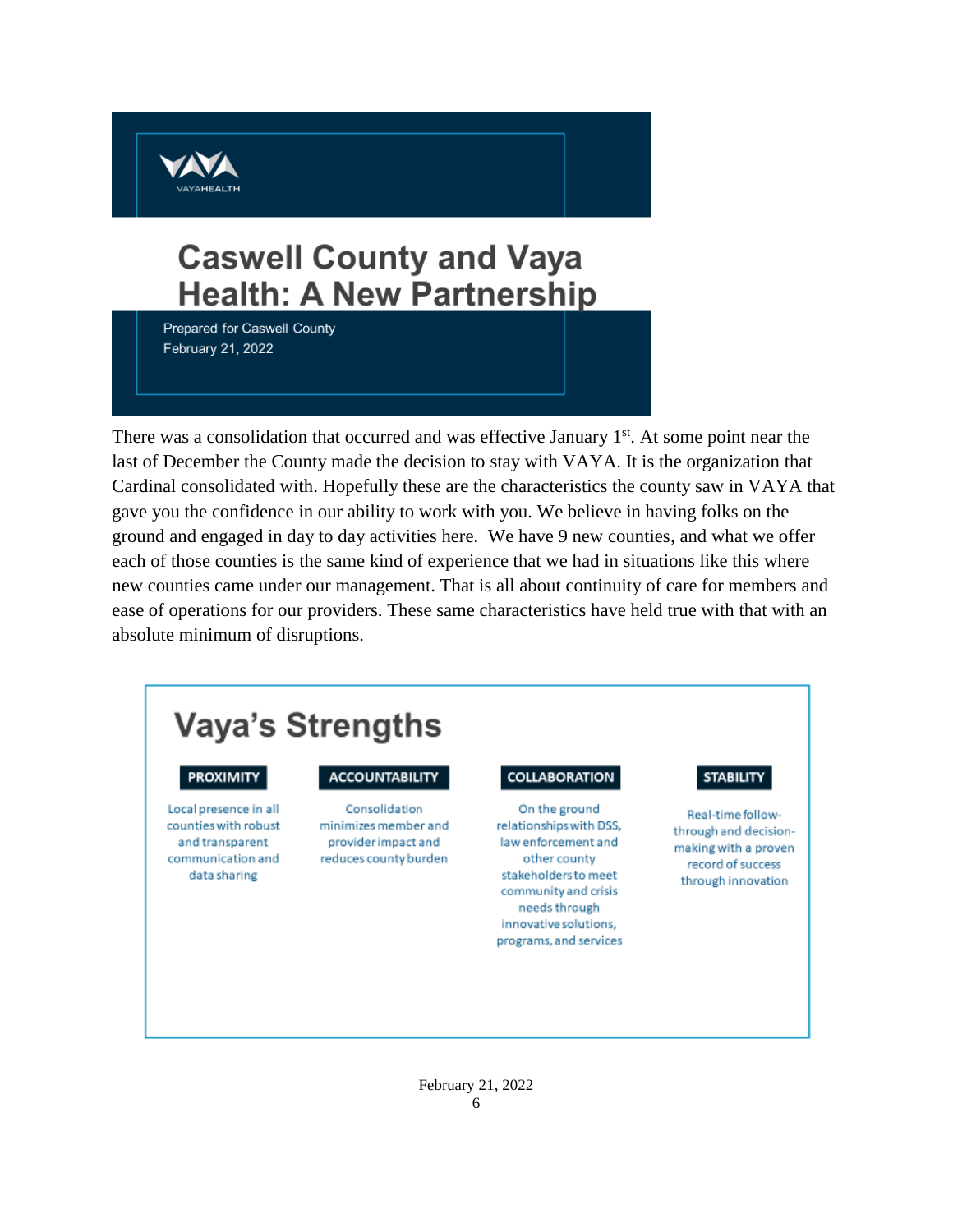The consolidation set off a chain reaction all across North Carolina, where counties made decisions about which local management entity/ managed care organization they wanted to have a relationship with. When the dust settled this is what the map looks like. We have a total of 31 counties.



A department has certain performance standards that are really important for us to be reporting at. It's about what you can expect and our track record. For example, there are only 2 LME/MCOs in the state that end up with a perfect report card, and VAYA is one of them. So the things that are most important, we do very well on. That's important because that means your citizens are going to get the best possible care and the best possible management of their needs. Probably the most vulnerable time for someone is when they get out of the hospital. If you have ever had an inpatient stay, you know they spend a lot of time on discharge planning and making sure that you're going to be safe and well taken care of. VAYA does the same thing. The followup after discharge is the transition to community living. Individuals who have been placed in residential programs that don't need to be there is an area we've excelled with. Things as simple as being sure you have a primary care physician, which many of our members we find out do not. So they have inadequate health care. Simple things like that, we make sure we get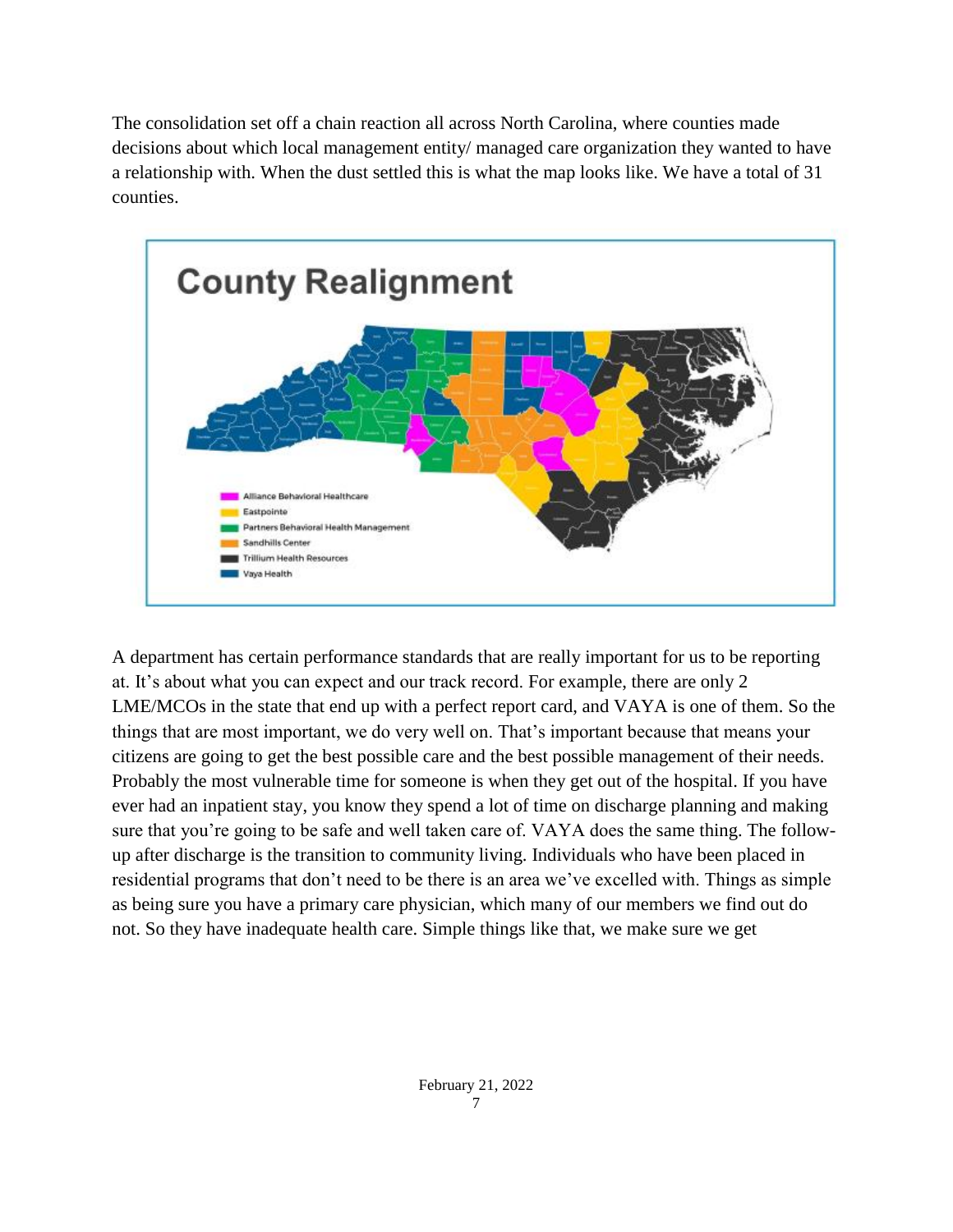

- Follow up after discharge from inpatient facility, FBC or ADATC rate at 61% for Medicaid
- Doubled requirement through the Transitions to Community Living Initiative by 194%
- · Integrated Care (I/DD annual  $PCP$  visit) – never missed the target

**Statewide** Leader on **DHHS** "Super Measures"



This is important if you care about efficiency or effectiveness. What this means is that for the limited amount of funding we receive for individuals that do not have Medicaid is the most difficult population for us to manage. There is a small amount of money but a large amount of services. VAYA is second best in the state. That means for every dollar we get on a per capita basis more people receive care for that dollar. So under our management you should expect more services to have access to care.

Commissioner Oestreicher said he just spoke with somebody about 10 days ago and they were having trouble finding a personal care physician. How do you do that in an area where that is

February 21, 2022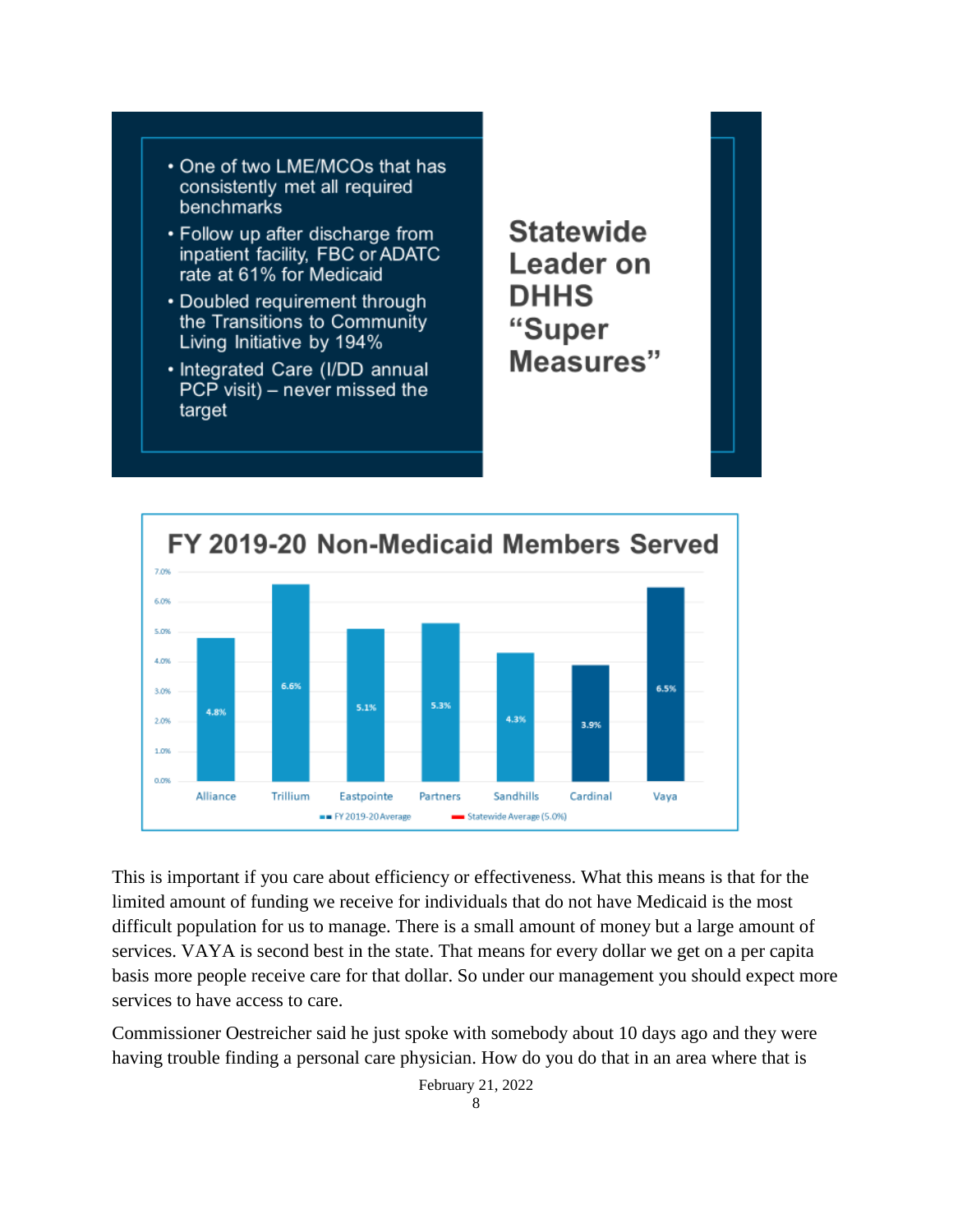hard to do? Brian Ingram said at this time we are not responsible for physical health needs. We will become responsible in December as part of a Medicaid transformation. There will be a tailored plan so we will have the responsibility then for the management of individuals' physical health needs. That limited performance indicator that I mentioned was just related to a specific population and providers we were working with directly because of the need there. That would not be the sort of thing we would be involved in a day-to-day basis right now. Beginning in December we will have to have a network of physicians so that someone could call our call center and find access to care that way.

This is just a report card and green is good. The point here is just to show you the kind of improvements you should expect based on our track record.

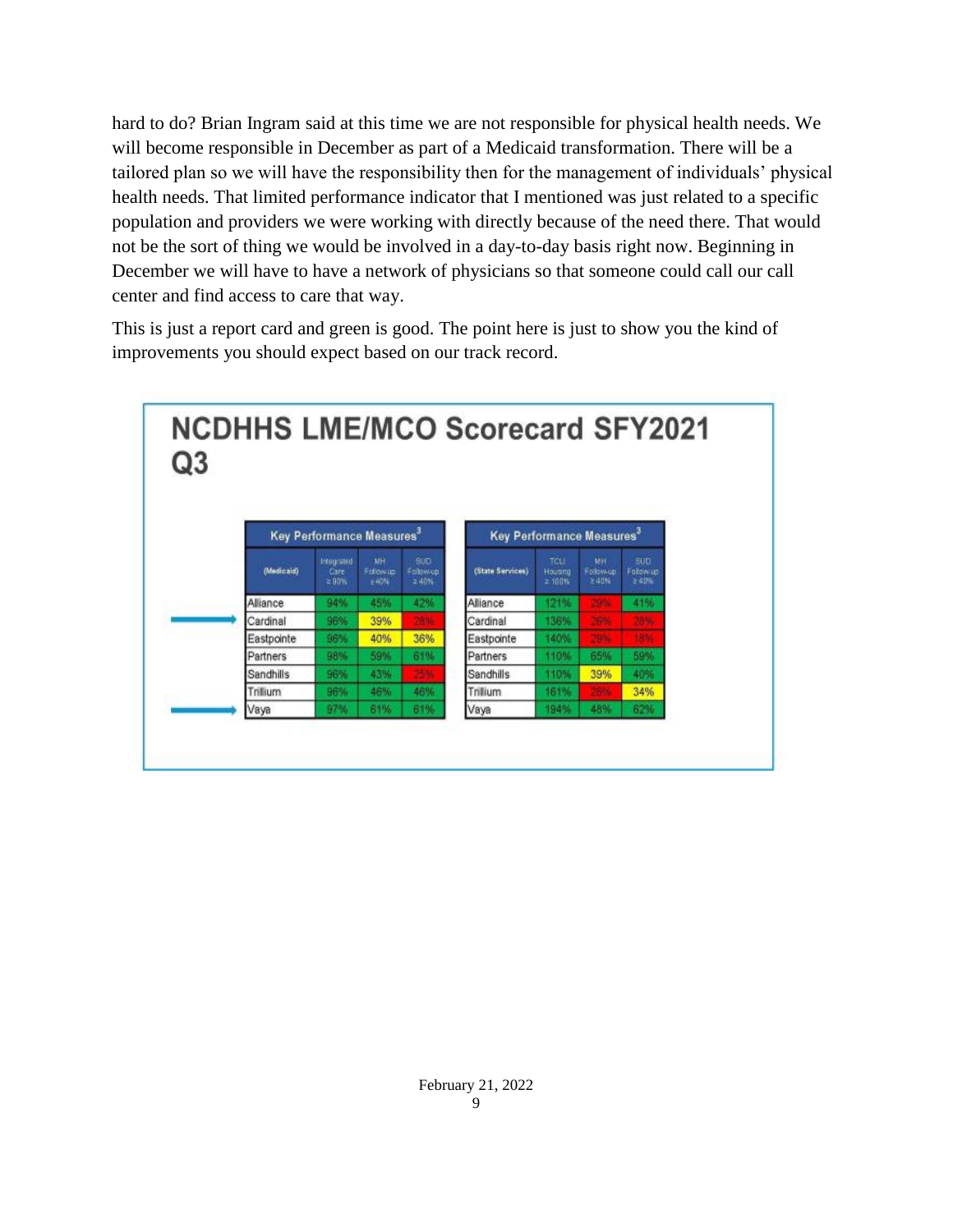# **Investing in Local Relationships** to Improve Access to Care in **Caswell County**



The going live of a county like Caswell is a lot of work, but we try to make it as seamless as possible. We've put a lot of resources into that and our goal is to handle things so that nobody understands all the things happening behind the scenes. All the members that were Cardinal members become our members. There is very little that change for them. The same providers they went to when Cardinal was responsible are the same they will go to when we're responsible. We do this for the ease of continuity of care for the members and providers.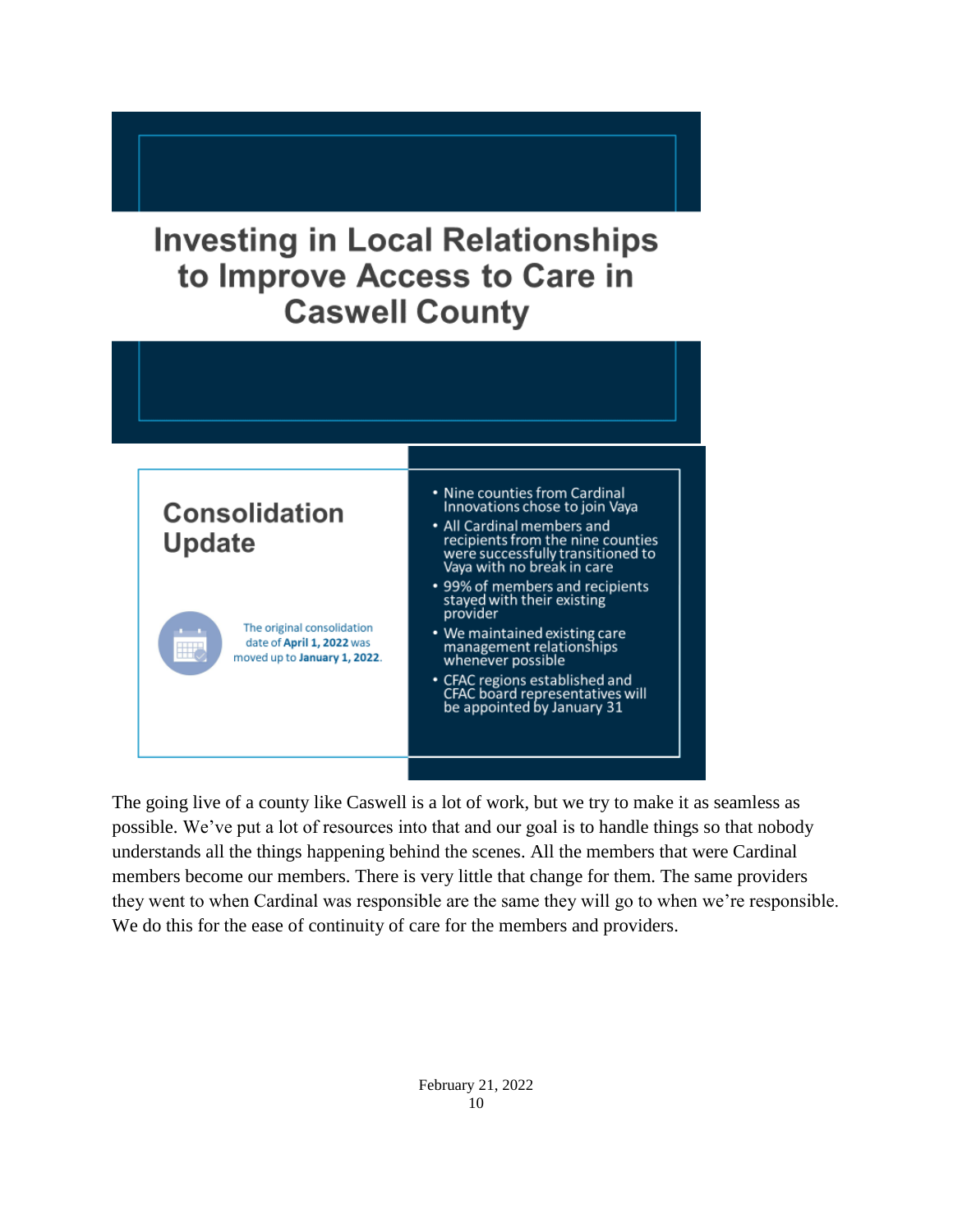# **Consolidation Update - Providers**

- Successfully contracted with 95% of Cardinal Innovations providers
- Offered numerous training opportunities and created regular communication channels (website, bulletins, Q&A sessions, office hours) for transitioning providers
- Project team worked through the holidays to ensure Cardinal providers were onboarded to Vava claims system with minimal disruption and able to get paid for services effective January 1
- Established a dedicated provider Command Center to promote "white glove" customer service and fast resolution of issues

95% of Cardinal's providers became our providers. The command center is staffed with subject matter experts primarily for providers to navigate any sort of problems that they were having. For members we have a call center that operates 24 hours a day, 7 days a week and 365 days a year.

• NCDHHS Secretary approved the governing board structure recommended by Vaya's<br>County Commissioner Advisory Board Vaya has four regional boards that are each<br>represented on the governing board • The regional boards help ensure Vaya's<br>governing board is responsive to local needs Governance and will create opportunities for regional collaboration All Boards of Commissioners for our 31<br>
All Boards of Commissioners for our 31<br>
counties have each selected people to serve<br>
on the four regional boards. Representatives<br>
must be either a county commissioner or<br>
county off • Each regional board met in January and appointed two members to the governing board • New governing board will meet in February

When the General Statute last had a change in the law regarding governance for our organizations, I don't think anyone anticipated organizations like ours becoming as large as they have. So to make sure we're getting adequate input from counties. We asked for an alternative

> February 21, 2022 11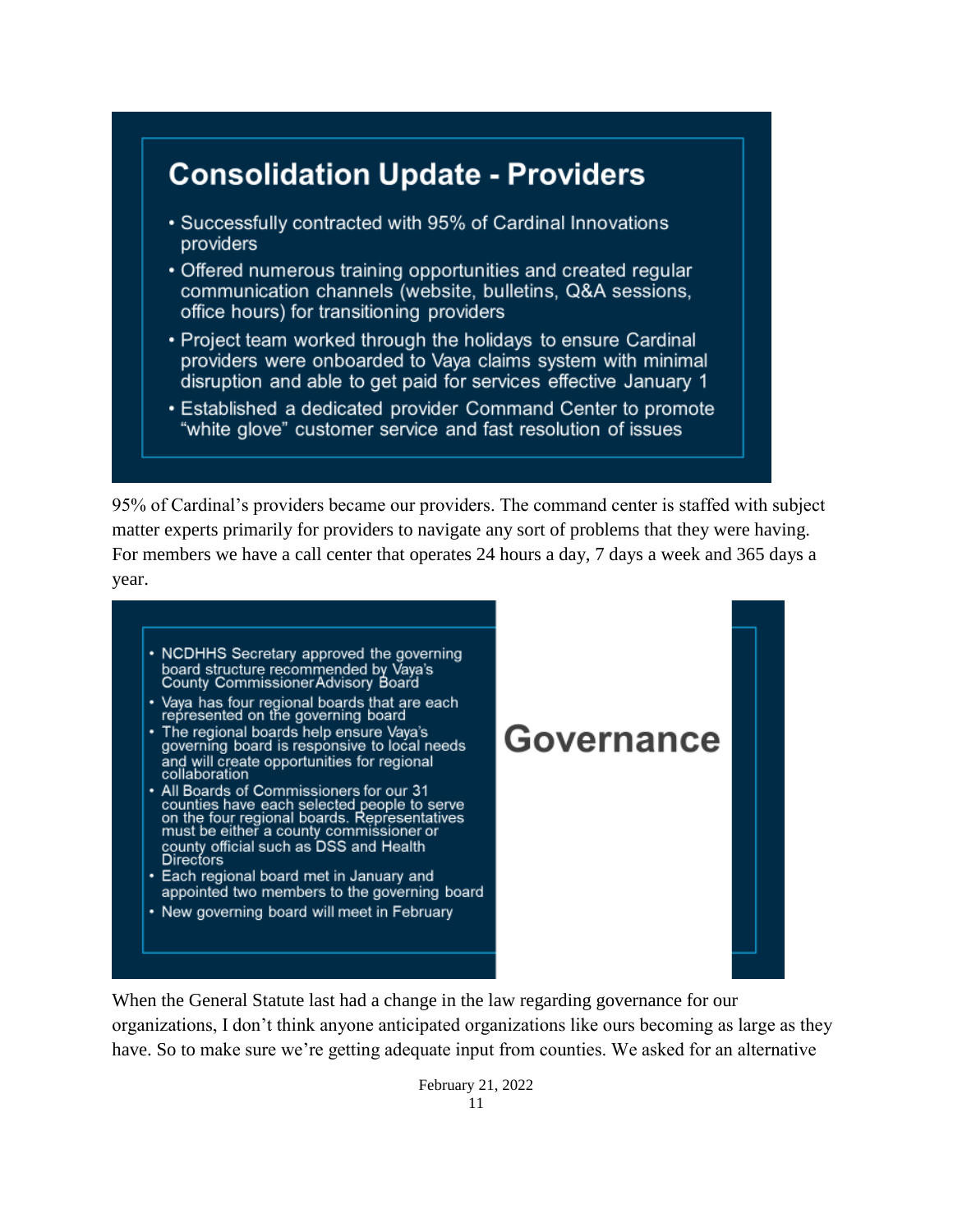board structure, which means we broke our catchment area into four separate regions. Each county appoints one county commissioner, manager or someone associated with the county to that regional board. We are pleased to have Commissioner Jefferies and Aisha Gwynn as your representatives on the regional board. The four regional boards met in January and appointed two members to our governing board. We're having our first Board of Director's retreat, VAYA 2.0, on Thursday and Friday with our new members. This goes to the same challenge we had with the consumer and family advisory councils, which are very important to us. They are representative of our members and their families. They follow the same path where they are organized into four regions. They also made four appointments to our board of directors.



Here is the regional map, and Caswell is in region 4 in red.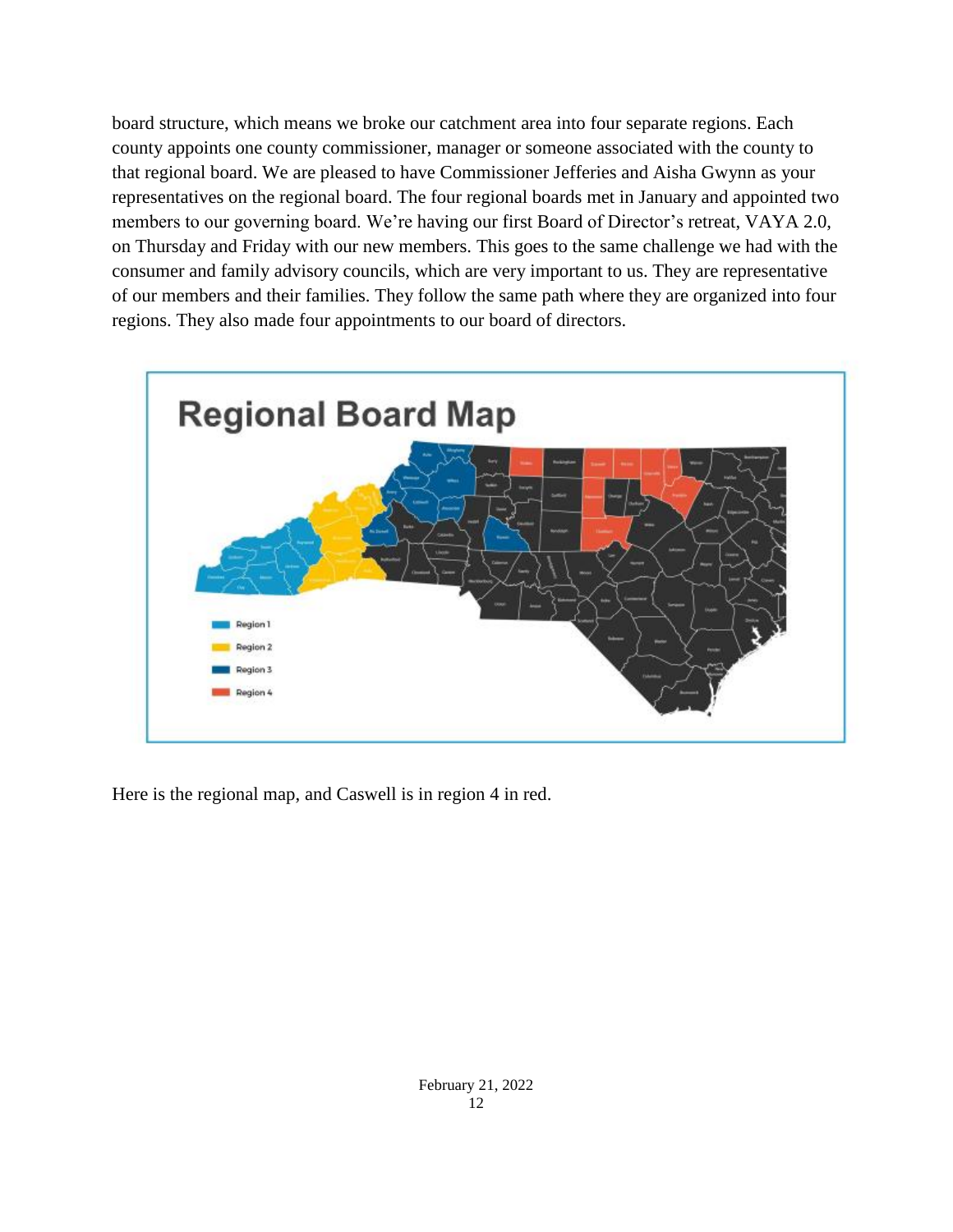# **Expansion of Services and Support**

Promises Made, Promises Kept

#### Completed

- Assigned regional director to county Cara Townsend-Dohner
- Embedded care manager at Caswell County DSS
- Single Point Assessment operational in partnership with Caswell County DSS and Youth Villages
- Vaya's regional directors are engaging with local community collaboratives

#### In Progress

- Establish a Comprehensive Care Center within the Caswell County
- . Enhance supports to Caswell DSS through closer connectivity, collaborative care management model, and building a full continuum service model within the county
- . Quarterly reporting to county leadership around performance and outcomes for members in Caswell County

Brian Shuping came up to talk about the updated services and enhancements. Brian also introduced Cara Townsend-Dohner, the Regional Director, who will give quarterly updates. Cara will bring county specific date as to what services our citizens are seeking and what providers we have. When we came into the county we met with Dianne Moorefield and her staff at the Department of Social Services (DSS), where you as a Board have heard lots of challenges with DSS getting services for kids and placements. One of the things we did immediately was increase their options for services. We also committed to having a staff embedded at DSS. Her name is Shantae Bowers. We have a youth village, which is a child specific provider that's doing on-site assessments, which has taken a burden off of families who were having to travel out of the county for assessments. One of the commitments we made was to building more services in the county. We are not ready to talk about our comprehensive care center yet, but we are courting providers and hoping to have more robust services in a month or two.

Similar to the performance standards, we're always happy to provide the level of care someone needs. One of the things we are especially conscientious about is having people be able to live and work in the community. Intermediate care facilities are really reflective of our desire to let people live in the community. We are very focused on recovery and independence.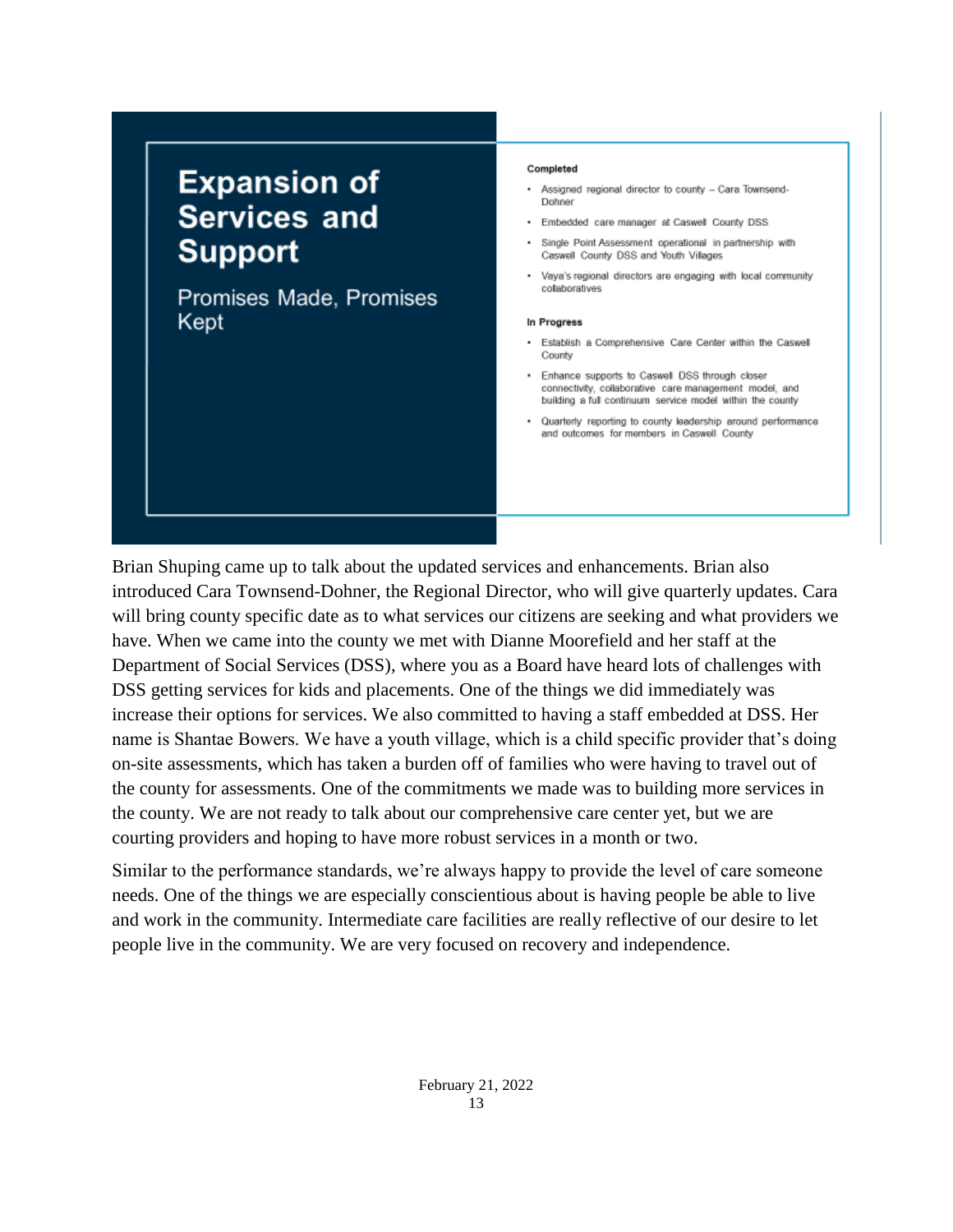# **Setting the Standard**

Supporting independence for individuals with intellectual and developmental disabilities

- Among the seven LME/MCOs in the state. Vaya has the fewest members in ICF-IDD and state-operated facilities-26% fewer individuals than neighboring LME/MCOs
- Vaya's care model is being used as a guide for other LME/MCOs to follow

Brian Ingraham, President & CEO 704-305-2059 brian@vayahealth.com

**Brian Shuping, Vice President of Community Relations** 828-443-0797 brian.shuping@vayahealth.com

Donald Reuss, MS, NCC, Sr. VP Provider Network **Operations** 828-329-9514 donald.reuss@vayahealth.com

Cara Townsend-Dohner, Community Relations Regional<br>Director 336-338-2774 cara.townsend-Dohner@vayahealth.com

We're Here **For You** 

### **DISCUSSION ITEMS:**

### **BOARD OF ELECTIONS UPDATE:**

Chairman McVey asked didn't the Board of Commissioners ask the Board of Elections to come before them a couple of meetings ago. The County Manager said yes. Chairman McVey then asked if there was a problem because the Board of Elections did not come to a meeting yet. They sent remarks rather than coming before the Board. The County Manager said it is his

February 21, 2022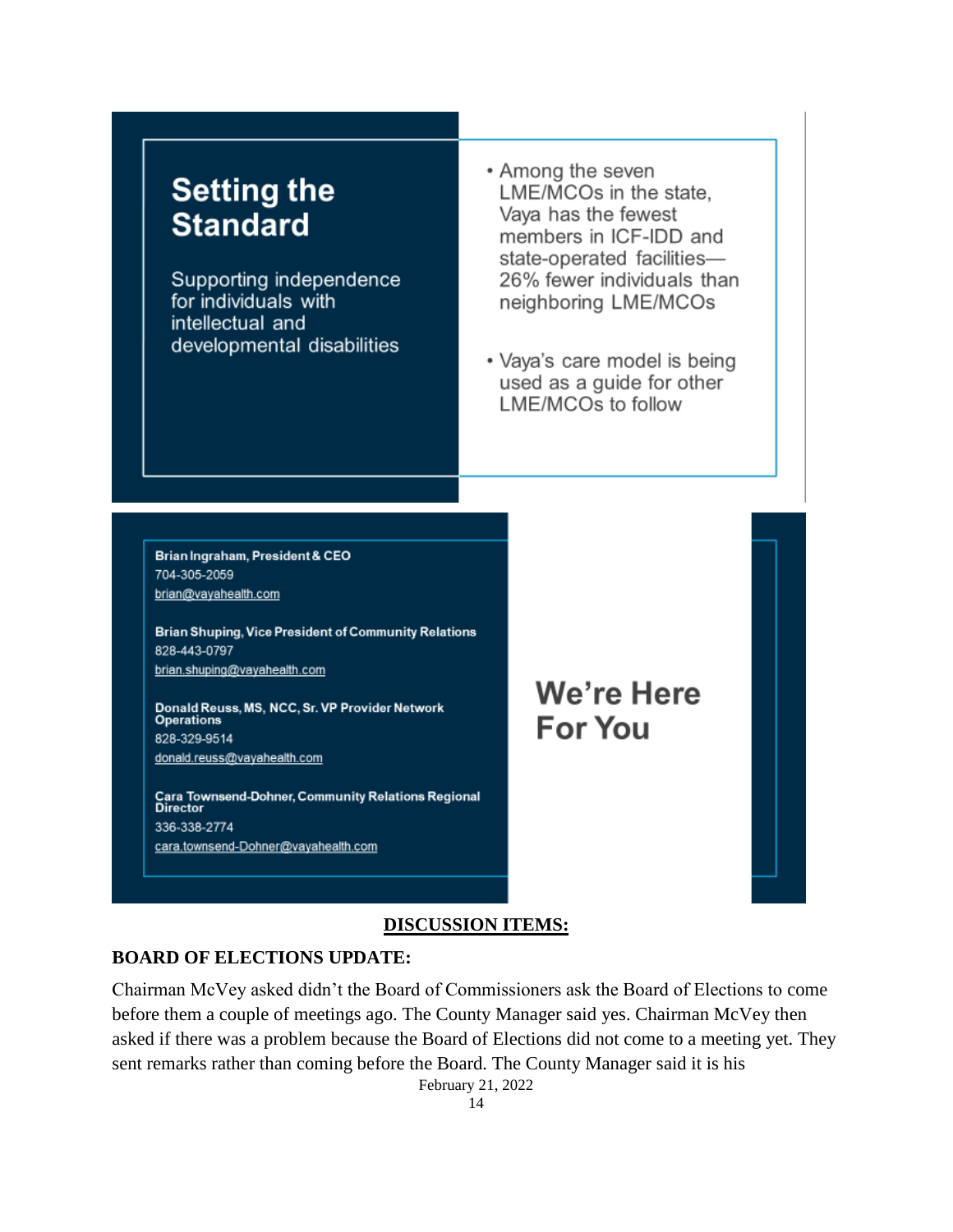understanding that there are several times that they meet at the same time as the Board of Commissioners. Maybe not at the same time, but on the same days. The Elections director has provided the Board with some information. Chairman McVey said we asked to see them. The Chairman didn't think the County Manager needed to go over the materials. County Manager Miller said there was one thing he wanted to point out which was that there was about \$20,000 of CARES Act funding that was not spent. The Board of Elections had requested to know what questions you may have for them in writing. If the Board pleases, we're happy to pass those questions along or tell the Board of Elections that the Board of Commissioners requires you at our next meeting. The Chairman said he doesn't think we're going to prepare any questions for them. They need to come before this Board and then we will ask our questions.

# **SOLID WASTE ISSUES:**

Commissioner Dickerson said he wanted to talk about revamping the solid waste ordinance. This was originally discussed many months ago. Actually it was a meeting that took place with the District Attorney's office, Sheriff's Department, Solid Waste, the County Manager, and myself. It seems there is a problem with the ordinance as it is currently worded. We cannot hold people accountable for illegally dumping trash in our compactor sites. Not only that, but there are no damage recovery provisions strong enough to get the actual damages fixed. A lot of times they have been dumping construction equipment, especially at the one in Semora. If they damage that hydraulic component in that compactor and you try to go after them civilly, it creates all kinds of issues. There was a lot of discussion about how to make sure the county didn't get stuck with that tab. In addition to that, the contingent ordinance is too low for people coming into this county dumping trash that we have to dispose of. There are many problems at the Virginia line. Maybe you haven't seen the latest photograph floating around of a pickup truck slam full of garbage being dumped in the Pelham area. Take a look it's on Facebook. We have been talking about this way too long. We have additional burdens being placed on the taxpayers by people bringing garbage in that they illegally dump. We're not stopping it. That adds to the compounding problems of not only the cost of hauling it away but the damage that it does. Mr. Fuqua can correct me if I'm wrong, but Mr. Dickerson thinks it was like \$1600 for one of those hydraulic units when it went out. It wasn't cheap. When are we going to do something about this? When are we going to have the county attorney fix the wording in the ordinance. We can discuss it and put an end to this abuse of the Caswell County taxpayers.

County Manager Miller said the ordinance is complete, and a copy has been provided to Mr. Fuqua. He is currently reviewing the ordinance. So internally we are ready for the meeting. Have you had an opportunity to review it A.J.? Mr. Fuqua said he has been through it once but would like to go over it one more time. The county Manager said he thinks we are ready for the meeting. Commissioner Dickerson said he would like to see that happen as soon as possible so we can put it on the agenda and address it. The County Manager said if he remembers correctly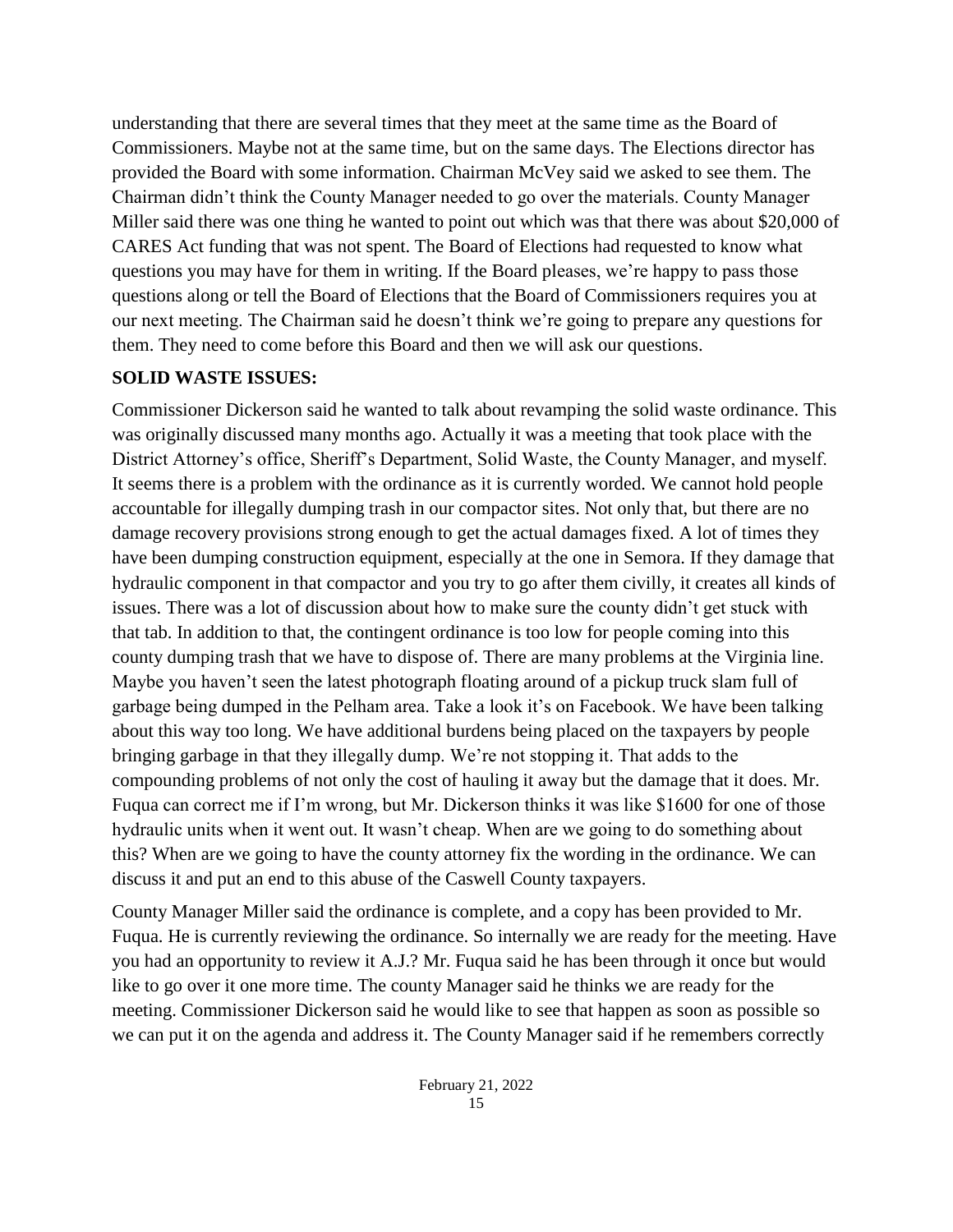the full board wants to meet with the Sheriff, the District Attorney, and others. Commissioner Dickerson said whatever the next step is they are all for it.

### **SALARY STUDY UPDATE:**

The County Manager said he gave a brief overview in our special meeting previously. This salary study touches every employee and the Board of Commissioners. It increases the Board of Commissioners pay by the equivalent of 10% and the average increase for a county employee is 19% with a 15% overall from year to year. The increase would cost without benefits \$1,454,740 per year. With benefits, roughly \$1,745,688. There are still a couple of things Mr. Miller need to work through. County Manager Miller said he can show the Board how to pay for it; not just one year but for four or five years. We can pay for it for each of the five years until our debt service drops off to such a level that it's sustainable by itself without using ARPA funding after that. We would use a large amount of ARPA funds throughout the process to offset the years until the jail actually falls off. Mr. Miller thinks the jail falls off after year five of the implementation of the salary study. By using debt service, lapsed salaries, the detention center refinancing, the sale of home health savings, a little bit of money from the health department fund balance to fund health department operating increases, some budget reductions, and some ARPA money we will be able to pay for it without a tax raise. The methodology set by the salary study consultant was to bring everybody up to the minimum. After that, a one percent increase was proposed for every year since they were hired. The County Manager said he changed that from every year you've been in your position to a half percent for every year you have been in your current position to get it down to a more manageable number that the Board can feel good about passing. The County Manager said he would be happy to answer any questions you have. Currently 20% of our employee base makes under \$30,000. If you approve the manager's recommendation only 2% will make under \$30,000. It will be the recommendation of the County Manager that the Board make a minimum salary of \$30,000. Making that minimum salary threshold for \$30,000 will cost an additional \$11,000, if the recommendation is approved. If not approved the cost to move all county employees to \$30,000 or the equivalent thereof would be \$139,000. Out of the \$1.4 million only \$251,236 are longevity related increases. The rest is just bringing our employees up to the minimum. The Board has in the past given some employees increases while other employees did not receive an increase. The Board has elected to give dollar increases rather than percentage increases. The County Manager said he would advise against both of those simply because when you do that, what you do is create salary compaction. So you are making less of a gap between social worker I and social worker II, if those are two of the classes that's affected. Then it provides less incentive. If you are only going to make \$300 more a month to move from social worker I to social worker II, employees won't see the benefit in doing the extra work required. That's what is referred to as salary compaction. One other thing the County Manager wanted to clear up, when reverting back to our previous conversation about the payroll system, is that our department heads for the most part did a fantastic job communicating with their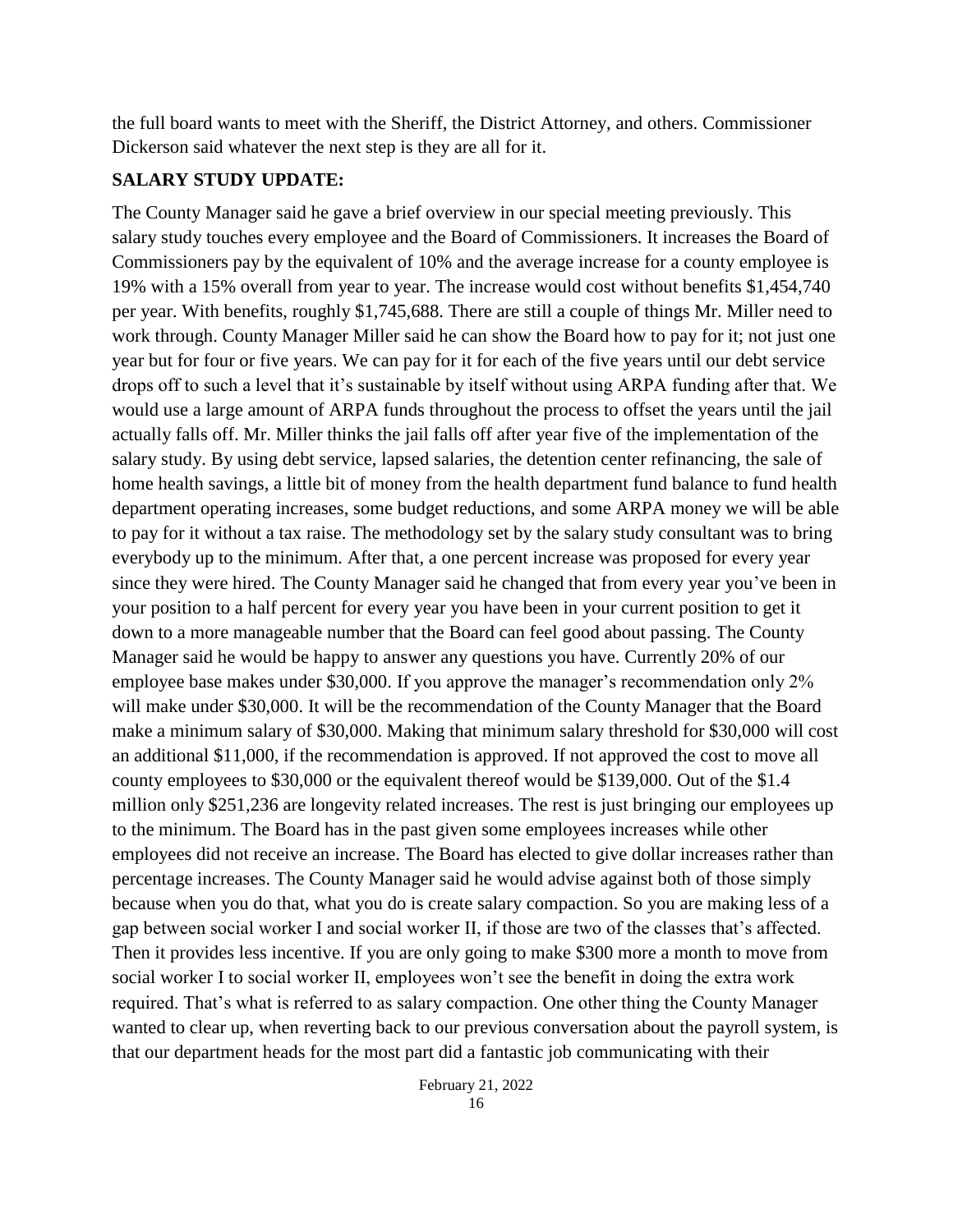employees about what they needed to do and bringing them up to speed on Executime. But there were some communication errors in some departments. But the majority of the department heads did what they were asked to do and the Board heard that tonight in the comments such as our employees knew it was coming and our employees had prepared for it. The other piece of the County Managers recommendation is there were a number of employees in the consultant salary study that were scheduled to get zero increase because the consultants thought they were already at what level they needed to be. Unfortunately, Mr. Miller doesn't think that is what the Board thinks is important. What he has heard the Board say multiple times is that we believe in our Sheriff's office, we want to support our Sheriff's office, and we want to support our emergency services folks. Emergency Services were among the largest department to receive zero. What that did was create situations where you were neither providing funds to emergency services department to attract or retain employees. And this has been heard from the Sheriff's office, 911, and emergency services departments that their departments are hurting when it comes to recruitment and retention. So the County Manager went in and built in a base of 7%. 7% ties into the CPI, the consumer price index, and is the lowest increase any county employee would receive. That lets them, at the very minimum, be able to buy the same loaf of bread, the same gallon of milk, and the gallon of gas they did last year at this time. So every employee would receive at minimum a 7% increase, but there are some fairly large increases. Some employees could stand to see a 45% increase. That is based on the half percent, longevity, and moving those employees up to their minimum wage for that position. There were a total of three options from the consultant. At the next meeting, the County Manager plans to share all three of those options with the Board. County Manager miller said he will explain why the first two options are not affordable for the county. The third option the county can afford it, but it does nothing to help the Sheriff's office, EMS, or 911 with recruitment and retention. The other thing it does not do is keep county employees up with the inflation rate or the consumer price index which has increased 7% over the last year.

Commissioner Carter asked if the Sheriff's Department patrol officers' salary will be compatible to other counties. The County Manager said he met with the Sheriff many times. Orange County is starting their officers at \$51,000 and the County Manager doesn't think we will be able to compete with them. So what they did in the salary study to reach that minimum pay range is they took the average of seven or eight counties and based on the duties and responsibilities of those officers, they rated them anywhere from 70-100%. Most county employees landed in that 90- 100% range. There were some individuals that just because of the size of the county, the number of residents we have in the county, or the number of employees that report to us, they were rated lower than their counterparts in other counties. So a worker at DSS may be rated at 98-100%, but because our county is smaller and we have fewer departments, my rating would have been around 70% rather than 100%. You see that in several upper management leadership positions throughout simply because of what's perceived to be required. County Manager Miller said he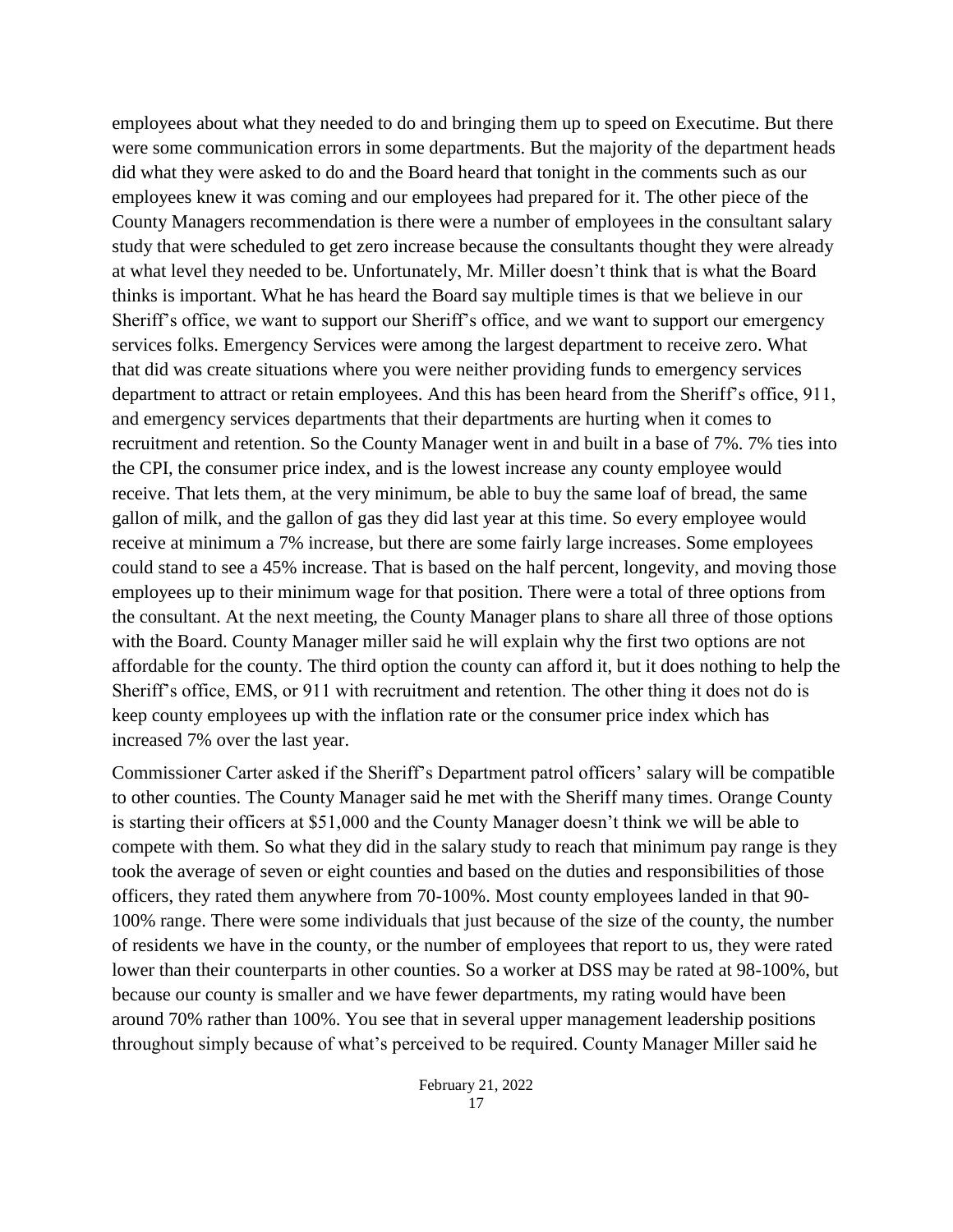will be the first to tell you, that he doesn't necessarily agree with that, but that's what the consultant brought for us.

Then Commissioner Carter asked if we had any plan with EMS and Sheriff's Department for new hires to have to stay in the county for a minimum of 2 years. What you run into is other counties are paying more money and Caswell County is becoming a training ground. Mr. Carter thinks we need to require EMS and the officers stay here 2 years. The County Manager said Commissioner Carter you are right. We do spend a lot of money on training employees and equipment. The bulletproof vests are fitted for each individual officer. If that officer leaves, we just lose that bulletproof vest. The County Manager said he understands what Commissioner Carter is saying, but he doesn't know that legally we can make a requirement like that because North Carolina is a right-to-work state. Other counties are offering incentives with claw back provisions attached to them. If the Board wants us to look at things like that, we definitely can look at things like that, but that is separate from the classification pay increases.

Commissioner Dickerson said not Orange, Guilford or other counties with much higher cost of living, but is there a comparison of the starting salaries for the Sheriff's Department here versus counties like Rockingham, Pennsylvania, and Person Counties. Is there any kind of breakdown of that kind of information that makes this comparison with the ones we're actually competing with? The County Manager said unfortunately Orange, Guilford, Granville, Alamance and Durham are the ones we are competing against because our officers leave here and go there. So it would be unfair not to include those in the study, but they are weighted to some degree. We also have Rockingham and Person included. The County Manager said he does have that information and he is happy to share it with the Board.

Commissioner Carter asked if the salary study will bring all the county employees up to par for a while and the County Manager said it does. Then Commissioner Carter asked ow we were going to pay for this. The County Manager asked Mr. Carter to give him a minute because he was trying to find an answer to Commissioner Dickerson's Sheriff's Office question. Then Mr. Miller said he will talk a little about how we can pay for this. Commissioner Dickerson said the County Manager could get that information to him later. Mr. Dickerson said he wanted the immediate surrounding counties. We could hypothetically pull in Granville and Guilford, but the real competition is coming from the closest geographically located counties and Mr. Dickerson would like to see what they are paying. County Manager Miller said he would get that information to Commissioner Dickerson. Then Commissioner Dickerson said that certain employees were not scheduled to get an increase yet you went back and looked at it and deemed that you wanted 7% across the board. Commissioner Dickerson would like to know what the original study says. The County Manager said he was going to give the Board all three options that the consultant recommended. The Board will be able to see the numbers on all three options plus the manager's recommendation.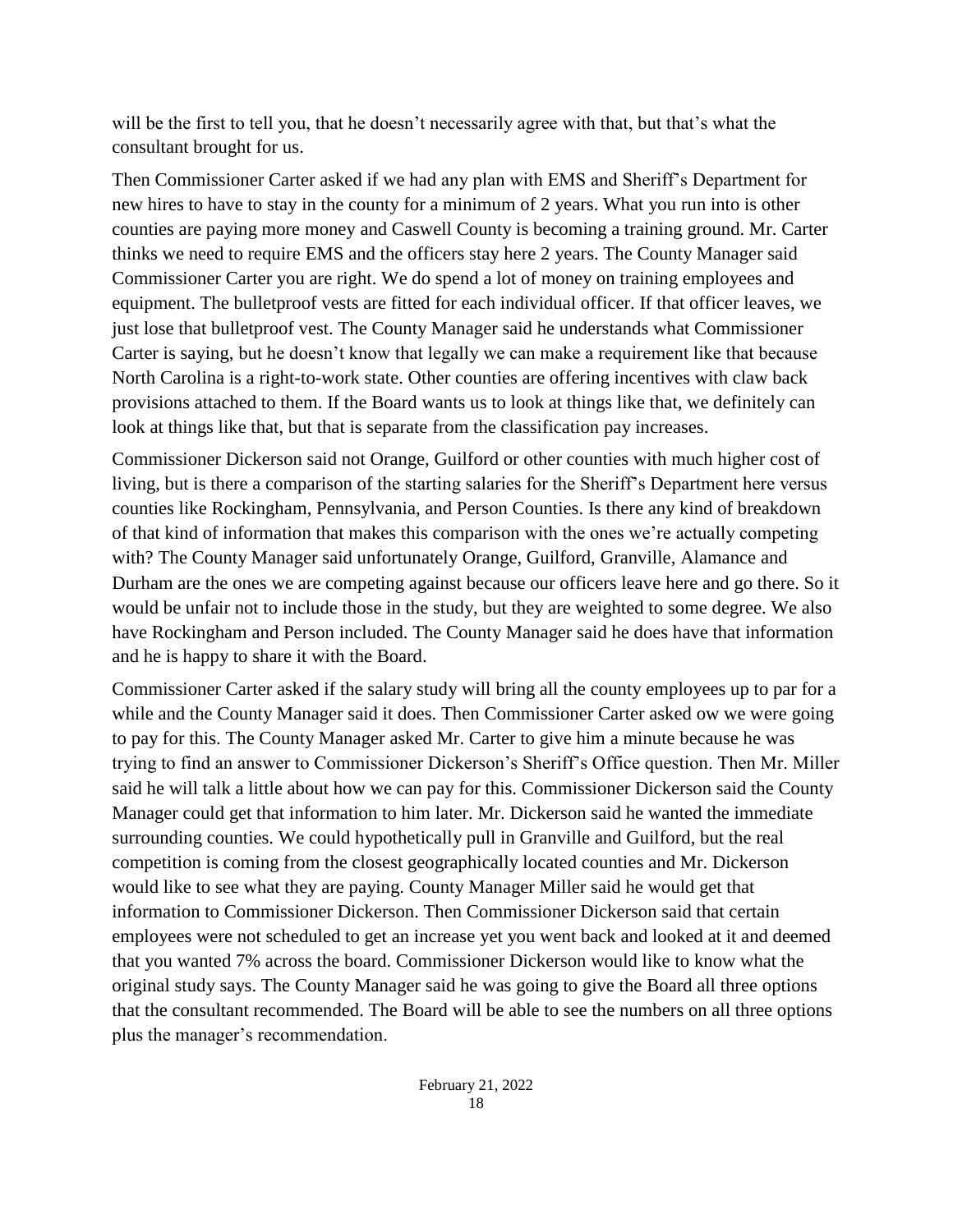The County Manager said if the Board remembers before we started the salary study, he sent out an email to the Board saying we are looking at using Alamance, Durham, Chatham, Granville, Guilford, Orange, Person and Rockingham Counties for comparison. If anybody has any issues with that or would like to see some of those counties taken off or some different counties added to let him know. He didn't receive any feedback but those are the ones we used. Those counties were derived from the work session between the MAPS Group and department heads. The MAPS Group asked where are we losing employees and that is the reason those counties were chosen. Commissioner Dickerson said if you want to start matching apples and oranges, you are talking about a county with a much higher cost of living. You better be looking at some real serious revenue coming into this county in the future. We need economic development and diversified tax base, and not all of this falling on our taxpayers or property taxes. We have to think in a big frame going forward. We don't only have this, but we have the increase for the high school coming up. That is a lot of money that will need to come up in the future. We got to be smart about how we do this. The County Manager said he agrees. That is why he put together a plan to show you how you can do it without raising taxes.

Commissioner Owen asked if the Board could get the salary plan sooner than waiting until the agenda comes out. The County Manager said he is still working on the manager's recommendation, but he will be happy to give the Board the three options that the consultant gave and get the Board the manager's recommendation as soon as he can. Commissioner Owen said he had two other things. Just for the Board to consider and remember, there are a lot of variables in this plan that Mr. Owen has heard that will keep us from having a tax increase to cover this. Mr. Owen just wants the Board to make sure we look at those variables because one of those is debt reduction. If something happens and we have to go into a large debt again that changes it all together. That means there's probably going to have to be a tax increase. Mr. Owen wants the Board to look at those variables and get a feel for what variables can cause the county the most problems if something were to happen. The other thing we need to remember is we do have that casino coming along. What that is going to do is put further strain on our EMS and law enforcement services. There is no doubt with traffic and the number of people increasing, we know what that brings. We just need to be aware of that because we will probably be asked to increase the number of patrol members from the Sheriff's Department. Rightly so, we need to look at that and see if there's a way to do it because it is going to put a strain on our services. What Mr. Owen doesn't want to happen is that we put that strain on our EMS and Sheriff's Office and then our county residents have to suffer because of that. Just a couple of things for the Board to keep in mind as we go forward with the salary study. Commissioner Carter said the casino has been delayed a year.

Commissioner Oestreicher then said to County Manager Miller that he is a visual kind of guy. He would like to see what the cost and plans are going to look like. Not per person but in some breakouts. How these increases are assembled and the components that are in each one. Also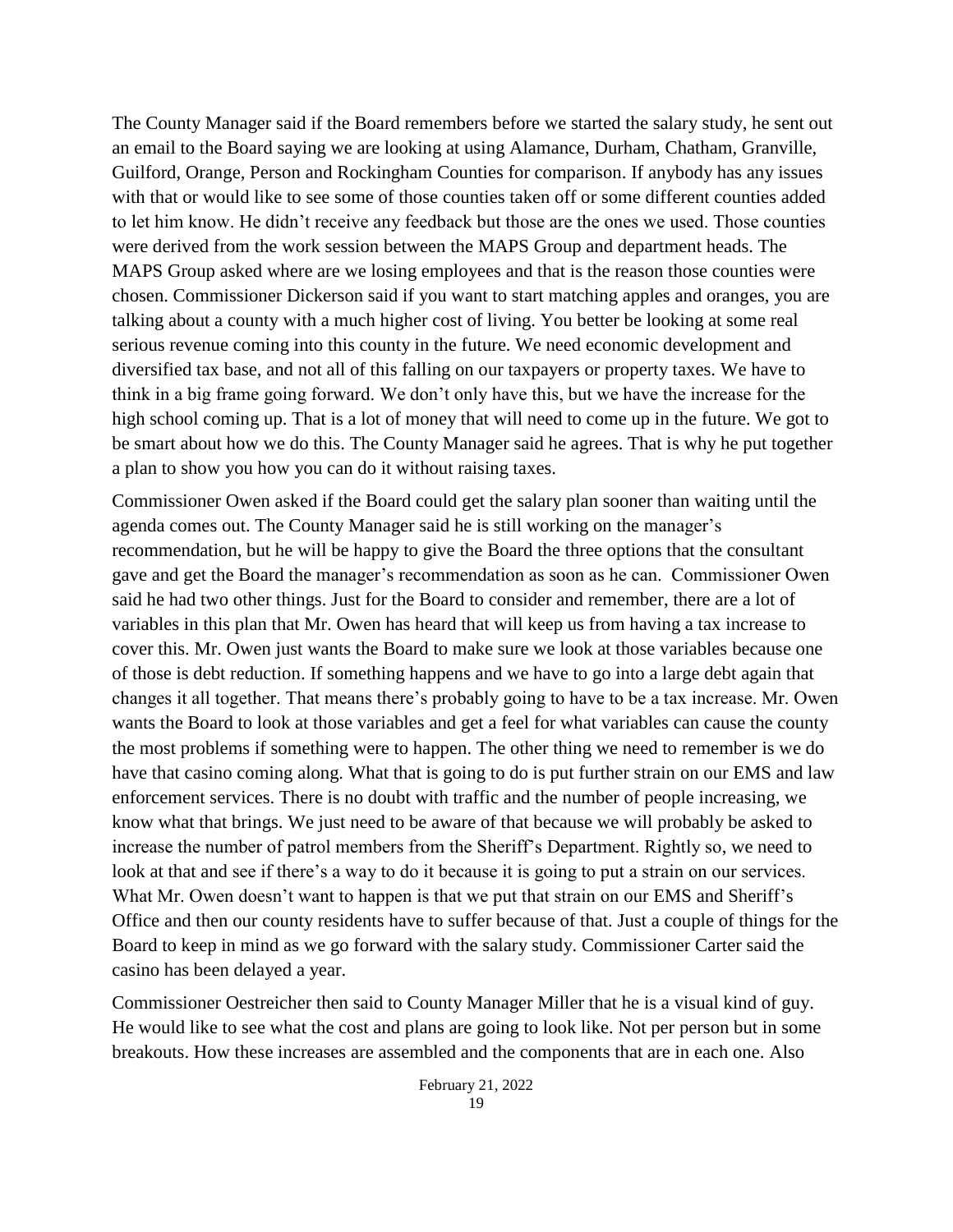where the money comes from because you described that it is coming from multiple sources and the duration of these sources. When the money runs out, will you put them on another source. Mr. Oestreicher wants to see a graphical presentation and understanding components. Commissioner Oestreicher said it is a complicated proposal that you are talking about. The County Manager said he already has that ready, but it's really not complicated. Mr. Miller understands with the multiple funding sources how it could seem complicated. But once you look at it, you'll see the same sources are used for multiple years, and it's really fairly simple. The biggest complication is visualizing how the debt services falls off and in year five how the debt service drops off \$800,000. With the other things being in place it becomes self-sustainable without the use of ARP funds. Mr. Oestreicher said that is what he would like to see. Commissioner Oestreicher asked if they would get this information before the next meeting so they can digest it. County Manager Miller said absolutely.

Commissioner Carter wanted to know if the Board was going to approve the salary study or not. County Manager Miller and Chairman McVey said it will be on the agenda for the next meeting.

### **ACTION ITEMS:**

### **HEALTH DEPARTMENT COMMERCIAL SPACE RENTAL AGREEMENT:**

The County Manager said our county attorney has reviewed the lease. Our Health Director is with us tonight and Mr. Miller asked Jennifer Eastwood to go over the basic components of the lease and maybe some recommendations from our county attorney.

Jennifer Eastwood said looking at the lease, it's 1,700 square feet of space. The landlord will be building two additional office spaces for us that's included in the lease agreement. It's \$1,850 a month for \$22, 200 per year and it is a three-year lease. The landlord is responsible for sewer, water and maintenance of the space. We would be responsible for utilities. Commissioner Oestreicher said it looks like we would be responsible for a fair bit of what goes on in that shopping center in the common area. The County Manager said Commissioner Oestreicher I think you are right, and our county attorney has identified all that stuff. If we can let the attorney give his recommendation and legal recommendations it will probably solve a lot of those issues that you might have. Commissioner Oestreicher thinks this is a one-way street straight out of our bank account. The County Attorney, Brian Ferrell, said the form has a number of deficiencies on it. What we got was the landlord's standard shopping center lease form. That's not a very good fit for this particular deal. Brian Ferrell has proposed a number of revisions to the form itself. It runs on for some 30 pages, but he thinks we need something more in the 10-page range to get this relatively straightforward lease done. Mr. Ferrell said he understands what Commissioner Oestreicher was mentioning, and there are a number of other terms we need to work on. If the Board is inclined to move forward at the basic monthly lease rate at the term provided, County Attorney Ferrell said he is happy to work on a much paired down form that accomplishes the goals of getting the county in this space on the basic terms that parties have agreed to without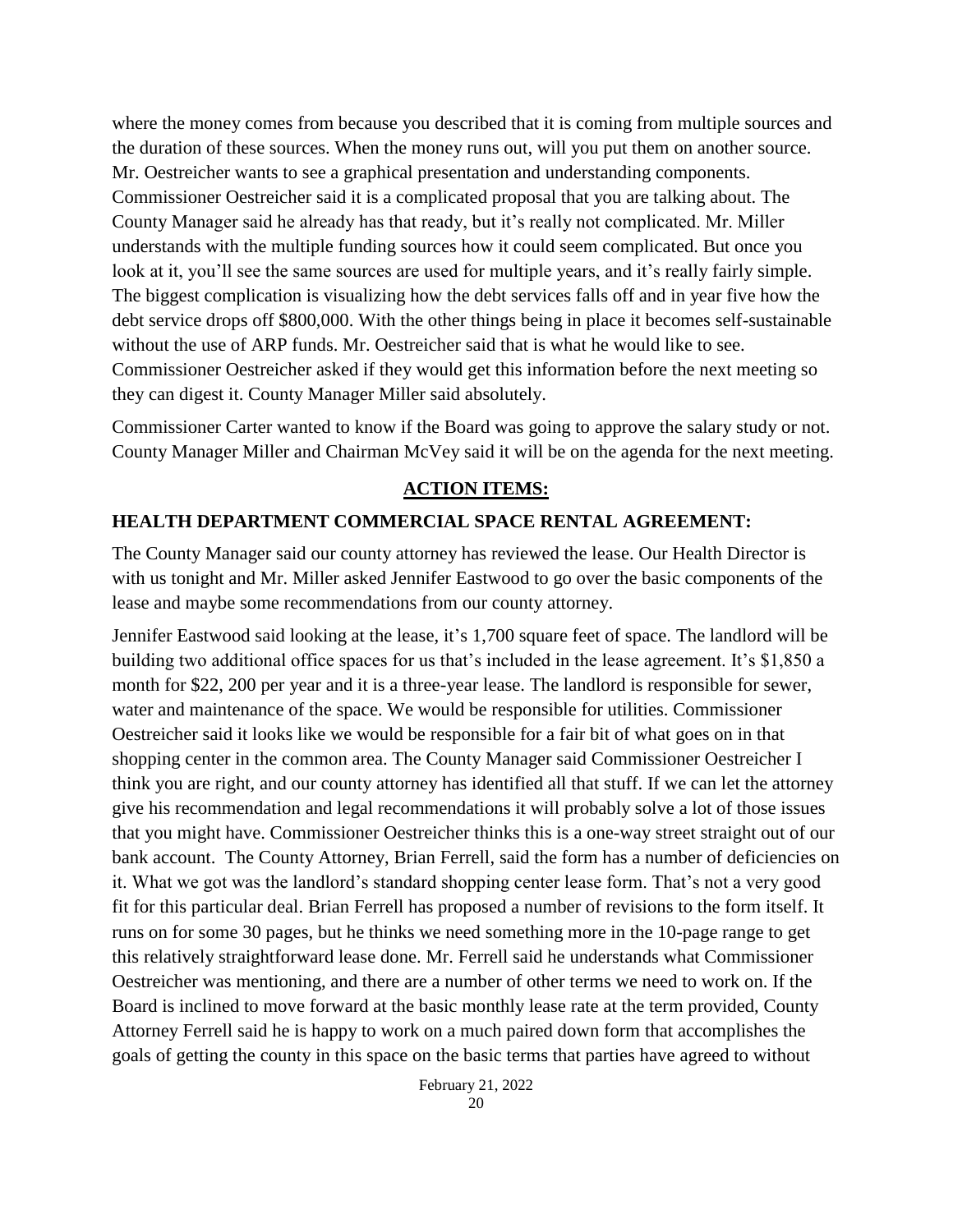having this onerous 30-page shopping center lease that's more suited for a more complex deal than this one needs to be.

Commissioner Oestreicher said this leaves us responsible for virtually all of his costs. He doesn't think that is what we had in mind. County Attorney Ferrell said this is structured as a triple net lease, and this is just a straight monthly lease rental and not a triple net as contemplated in the form. The attorney said it's his guess that we just got the standard shopping center lease form and it is without a lot of customization for the particular situation here. Commissioner Oestreicher said he expects this agreement to come back a lot smaller and with a better definition of what we would actually wind up paying. The county attorney said he has marked it up and if we decide to use this form at all another option is going with the standard North Carolina realtor form commercial lease agreement. Attorney Ferrell said he has talked with the County Manager about switching the form because this one is so complex. If we go with the form the attorney has already marked up, about half of the terms survived. Commissioner Oestreicher said he would be in favor of scrapping this lease completely because who knows what else is lurking in there. The county attorney said there is a lot there, but he has read it and is familiar with it. It does follow a standard complex shopping center lease form that he has reviewed the basic provisions for a number of times previously. There is a lot there, but we don't need all of it. Simplifying is the way to go. Some landlords are just wedded to their forms, and if that's the case, we'll whittle it down. However, if he's willing to go with a basic standard realtor form for this particular lease, great, we'll start there. If the Board is comfortable with the basic term, the attorney is happy to continue and finalize the form to get the arrangement to reflect the understanding that the Health Director has presented to you. So if the Board wanted to, you could approve the lease with the lease rate subject to final county attorney approval, and Brian Ferrell will work through it with the landlord. That's one option and of course you have the option of just bringing the final back and take a look at it one more time. Mr. Ferrell said he was not aware of any time constraints associated with this, but Jennifer can speak on that.

Jennifer Eastwood said she was sure if the landlord had anyone who's ready to rent it, then he will rent it to someone else. Mrs. Eastwood said then we will just find another space. Commissioner Owen said he would rather wait until we have the finished document and Commissioner Oestreicher agreed. Commissioner Owen said he didn't want her to lose the space but he wanted to make sure that we know what we're getting and what we are getting in for.

Jennifer said he has a construction crew that needs something to do right now and if the understanding was that we were going to go ahead with the lease, he was going to have them start the construction process. Commissioner Owen said he has no issue with the price, but it was so much in the lease that comes into the county's bucket. Mr. Owen said he is not sure that is right to begin with, but he thinks we need to protect our interest as much as we can.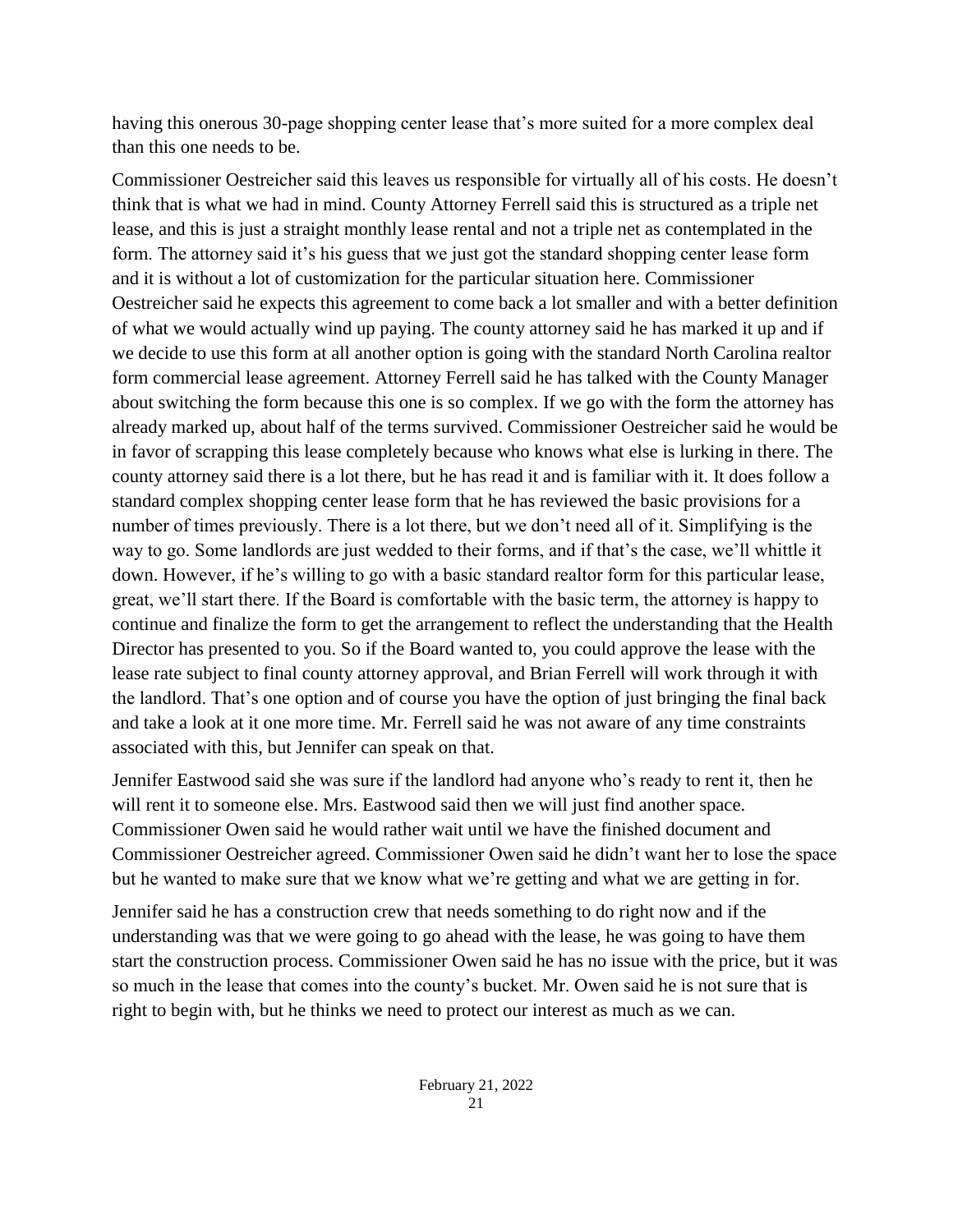Commissioner Oestreicher said you're finding this at this price, and you've got the funds to cover it. That's fine, but if we can get a lease that limits us to this kind of liability, that's fine. To be responsible for paving the parking lot, putting up a marquee, and all that other kind of stuff is not. Jennifer Eastwood said I think we're all on the same page with that, and that's what the county attorney was reviewing it for. Mrs. Eastwood said she thinks the attorney found all those places where we would hesitate, so she thinks we are all on the same page. Commissioner Oestreicher said he agrees with Commissioner Owen and would like to see the finished agreement before we make any decision.

Chairman McVey asked if everybody was in favor of postponing this until the county attorney comes back with the final lease. So no action was taken.

### **COUNTY MANAGER'S UPDATES:**

The County Manager had no updates.

### **COMMISSIONER COMMENTS:**

**Commissioner Oestreicher:** He had two updates and both are positive. Really good news, Commissioner Oestreicher just learned that Spectrum-Charter has put in the wiring or the capability in the Stoney Creek Area per the RDOF project. He couldn't comment on how many people have hooked up on it, but it looks like it is there waiting to be connected to. They are starting to do what they said they were going to do, and they are doing it pretty quickly. That's extremely encouraging. As I put out on social media, if you see a Spectrum-Charter truck in your neighborhood, put the shotgun down and your hand out to welcome them because they are there to do a good service for you. They will be doing hand tags on doorknobs for people to sign up.

The second part is in our work session, I talked about updating the Comprehensive Plan for the county and the fact that we needed to get a steering committee started on that. I am not sure if I need a consensus or just an agreement from the Board, but what I am proposing is that we start with an executive recruiting board of Scott Oakley as chairman, Tony Foster, myself, and Matthew Hoagland. Then we will build a steering committee of about 12 people with members that would represent the agri-business area, education, real estate, the city of Yanceyville and town of Milton, tourism, and community members. Unless someone has any objections that's how I propose to start on the steering committee for the Comprehensive Plan. Commissioner Dickerson asked has the Planning Board had any input on this. Commissioner Oestreicher said the Planning Board has had an opportunity at least once a year for the last 9 years to comment on this, and they haven't yet.

February 21, 2022 **Commissioner Carter:** I asked Bryan Miller a couple weeks ago if he had got anybody to look at the sound system. I had noticed and had several people talk to me about this. It's a lot of echo in that courtroom. It is hard to hear the commissioners on the other end like Mr. Dickerson or Mr. Jefferies say anything. Mr. Jefferies has also said it is hard for him to hear. County Manager